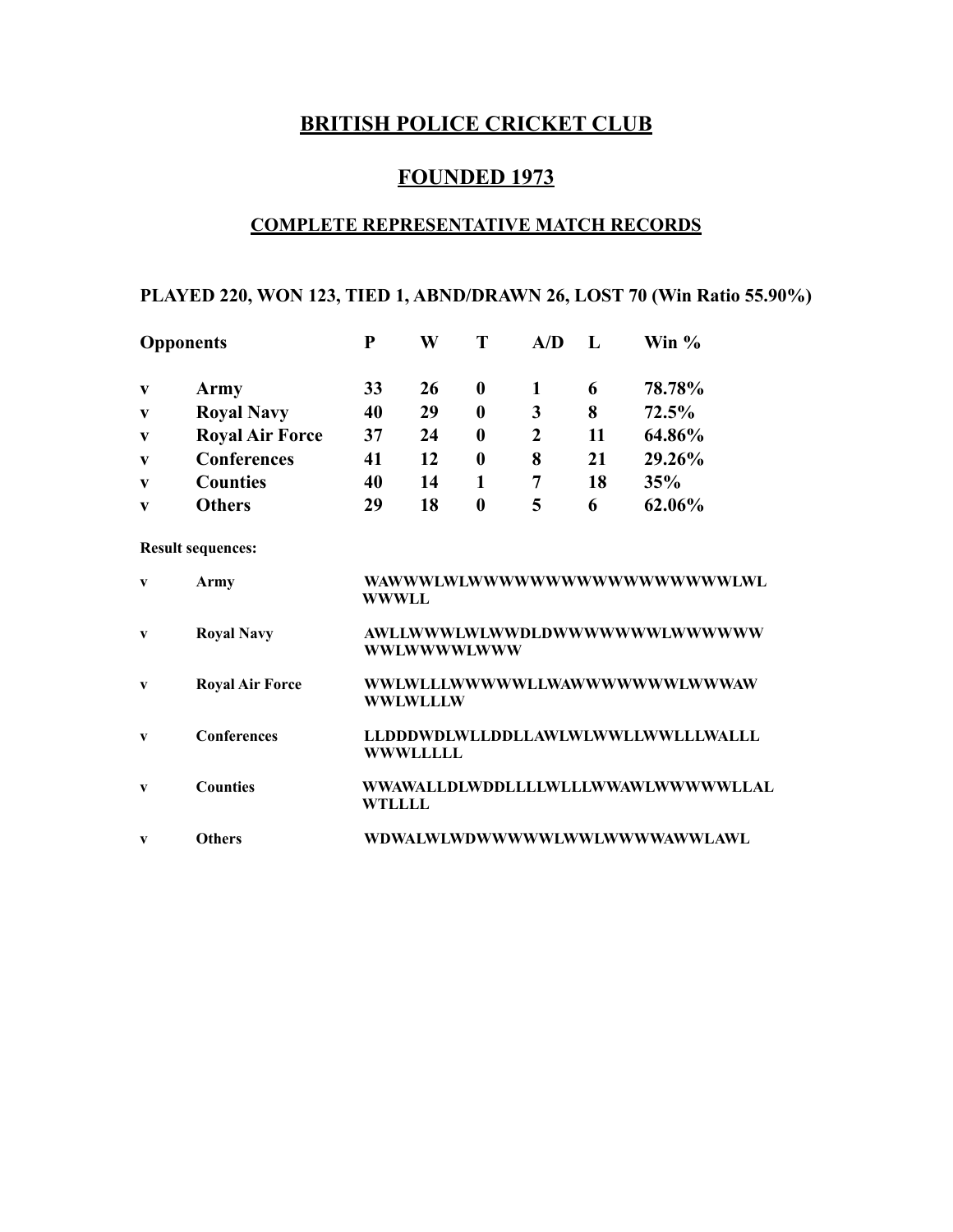#### **CAPTAINS LOG ODR's (ONE DAY REPRESENTATIVE MATCHES ONLY)**

|  | There were no precise captain details 1973-1985. |  |  |  |  |
|--|--------------------------------------------------|--|--|--|--|
|--|--------------------------------------------------|--|--|--|--|

|                                             | M  | W  | A/D |    | $Win\%$     |
|---------------------------------------------|----|----|-----|----|-------------|
| Peter Anderson - Devon & Cornwall (6)       |    |    |     |    | 57.14%      |
| Alan Hampshire - South Yorkshire (41)       | 30 | 15 |     | 10 | 50%         |
| <b>Mark Stear - Metropolitan (42)</b>       | 4  |    |     |    | 25%         |
| David Fraser-Darling - Nottinghamshire (62) | 29 | 22 |     |    | 75.86%      |
| Graham Shaw - Cleveland (65)                | 53 | 39 |     | 11 | 73.58%      |
| Tim Heap - Staffordshire (101)              |    |    |     |    | <b>100%</b> |
| <b>Mark Davies - Dyfed Powys (107)</b>      | 14 |    |     |    | 28.57%      |
| Steve Greig - Metropolitan (154)            |    |    |     |    | 100%        |
| Gareth Morris – Staffordshire (153)         |    |    |     |    | 50%         |
| Russell Brvan – Metropolitan (155)          | 10 |    |     |    | 50%         |
| Mick Martin – Gwent $(166)$                 | 12 |    |     |    | $33.32\%$   |
| <b>Ryan Watkins – Gwent (164)</b>           |    |    |     |    |             |

# **BRITISH POLICE CC COMPLETE PLAYING RECORD**

| 1 MCC                | <b>WON</b>   | 1973 | <b>54 R BARB POL</b> | <b>DRAWN</b>      |      | <b>108 ARMY</b>      | <b>WON</b>  |      |
|----------------------|--------------|------|----------------------|-------------------|------|----------------------|-------------|------|
|                      |              |      | <b>55 RAF</b>        | <b>WON</b>        |      | <b>109 CCC</b>       | Lost        |      |
| 2 NAVY               | <b>ABND</b>  |      | <b>56 SURREY</b>     | <b>DRAWN</b>      |      | <b>110 NAVY</b>      | <b>WON</b>  |      |
| 3 SUSSEX             | <b>WON</b>   | 1974 | <b>57 NAVY</b>       | <b>WON</b>        |      | <b>111 KENT</b>      | Lost        |      |
|                      |              |      | <b>58 ARMY</b>       | Lost              |      | <b>112 RAF</b>       | <b>WON</b>  | 1996 |
| <b>4 SCOT UNION</b>  | <b>DRAWN</b> |      | <b>59 CCC</b>        | Lost              | 1986 |                      |             |      |
| <b>5 SCOT POLICE</b> | <b>WON</b>   |      |                      |                   |      | <b>113 ARMY</b>      | <b>WON</b>  |      |
| 6 RAF                | <b>WON</b>   |      | 60 RAF               | <b>WON</b>        |      | <b>114 KENT</b>      | <b>WON</b>  | 1997 |
| 7 CCC                | Lost         |      | 61 ARMY              | <b>WON</b>        |      |                      |             |      |
| 8 NAVY               | <b>WON</b>   | 1975 | 62 NAVY              | <b>DRAWN 1987</b> |      | <b>115 KENT</b>      | <b>WON</b>  |      |
|                      |              |      |                      |                   |      | <b>116 ARMY</b>      | <b>WON</b>  |      |
| 9 RAF                | <b>WON</b>   |      | 63 NAVY              | Lost              |      | <b>117 NAVY</b>      | <b>WON</b>  |      |
| <b>10 FIRE SERV</b>  | <b>ABND</b>  |      | <b>64 SURREY</b>     | <b>DRAWN</b>      |      | <b>118 CCC</b>       | <b>WON</b>  |      |
| 11 NAVY              | Lost         |      | <b>65 RAF</b>        | <b>WON</b>        |      | <b>119 RAF</b>       | <b>WON</b>  | 1998 |
| <b>12 KENT</b>       | <b>WON</b>   | 1976 | 66 ARMY              | Lost              |      |                      |             |      |
|                      |              |      | 67 CCC               | <b>DRAWN 1988</b> |      | <b>120 KENT.</b>     | <b>ABND</b> |      |
| 13 RAF               | Lost         |      |                      |                   |      | <b>121 NAVY</b>      | Lost        |      |
| <b>14 CCC</b>        | Lost         |      | <b>68 SURREY</b>     | Lost              |      | <b>122 CCC</b>       | <b>WON</b>  |      |
| 15 NAVY              | Lost         |      | 69 NAVY              | <b>DRAWN</b>      |      | <b>123 RAF</b>       | <b>WON</b>  | 1999 |
| 16 AUST OC's         | Lost         |      | <b>70 CCC</b>        | <b>DRAWN</b>      |      |                      |             |      |
| <b>17 GLAMORGAN</b>  | <b>ABND</b>  | 1977 | <b>71 ARMY</b>       | <b>WON</b>        |      | <b>124 KENT</b>      | <b>WON</b>  |      |
|                      |              |      | <b>72 RAF</b>        | Lost              | 1989 | <b>125 ARMY</b>      | <b>WON</b>  |      |
| <b>18 DURHAM UN</b>  | <b>WON</b>   |      |                      |                   |      | <b>126 NAVY</b>      | <b>WON</b>  |      |
| <b>19 DURHAM</b>     | <b>WON</b>   |      | <b>73 SURREY</b>     | Lost              |      | <b>127 CCC</b>       | Lost        |      |
| <b>20 RAF</b>        | <b>WON</b>   |      | <b>74 NAVY</b>       | <b>WON</b>        |      | <b>128 RAF</b>       | <b>WON</b>  | 2000 |
| <b>21 CCC</b>        | <b>DRAWN</b> |      | <b>75 CCC</b>        | Lost              |      |                      |             |      |
| <b>22 NAVY</b>       | <b>WON</b>   | 1978 | <b>76 ARMY</b>       | <b>WON</b>        |      | <b>129 KENT</b>      | Lost        |      |
|                      |              |      | <b>77 RAF</b>        | Lost              | 1990 | <b>130 ARMY</b>      | <b>WON</b>  |      |
| 23 NOTTS             | <b>ABND</b>  |      |                      |                   |      | <b>131 NAVY</b>      | <b>WON</b>  |      |
| <b>24 RAF</b>        | Lost         |      | 78 KENT              | Lost              |      | <b>132 CCC</b>       | Lost        |      |
| <b>25 CCC</b>        | <b>DRAWN</b> |      | <b>79 CCC</b>        | Lost              |      | <b>133 RAF</b>       | Lost        | 2001 |
| <b>26 NAVY</b>       | <b>WON</b>   |      | <b>80 RAF</b>        | <b>WON</b>        |      |                      |             |      |
| 27 COMM's XI         | Lost         | 1979 | <b>81 NAVY</b>       | <b>WON</b>        |      | <b>134 KENT</b>      | <b>WON</b>  |      |
|                      |              |      | 82 ARMY              | <b>WON</b>        | 1991 | <b>135 ARMY</b>      | <b>WON</b>  |      |
| <b>28 CCC</b>        | <b>DRAWN</b> |      |                      |                   |      | <b>136 NAVY</b>      | <b>WON</b>  |      |
| 29 HAMPS             | Lost         |      | 83 KENT              | Lost              |      | <b>137 RAF</b>       | <b>WON</b>  |      |
| <b>30 NAVY</b>       | <b>WON</b>   | 1980 | <b>84 RAF</b>        | <b>ABND</b>       |      | <b>138 CCC</b>       | <b>WON</b>  | 2002 |
|                      |              |      | 85 ARMY              | <b>WON</b>        |      |                      |             |      |
| <b>31 RAF</b>        | Lost         |      | 86 CCC               | <b>ABND</b>       | 1992 | <b>139 SURREY CB</b> | <b>WON</b>  |      |
| 32 HAMPS             | Lost         |      |                      |                   |      | <b>140 ARMY</b>      | <b>WON</b>  |      |
| 33 NAVY              | Lost         |      | 87 KENT              | <b>WON</b>        |      | <b>141 NAVY</b>      | <b>WON</b>  |      |
| 34 ARMY              |              |      |                      |                   |      |                      |             |      |
|                      | <b>WON</b>   |      | <b>88 RAF</b>        | <b>WON</b>        |      | <b>142 CCC</b>       | <b>WON</b>  |      |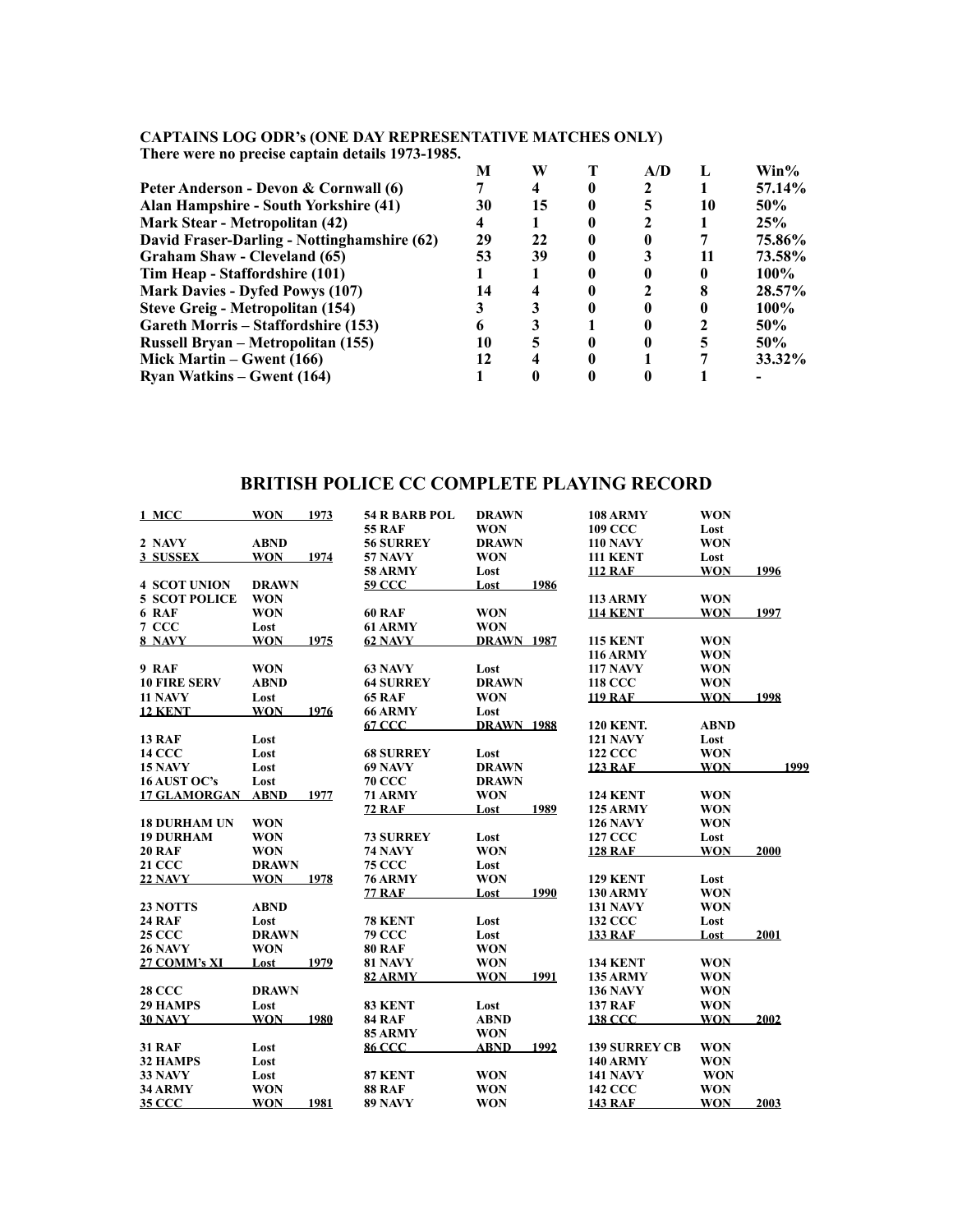|                            |                   |              | 90 ARMY                | WON               |      |                       |                  |      |
|----------------------------|-------------------|--------------|------------------------|-------------------|------|-----------------------|------------------|------|
| <b>36 SOMERSET</b>         | <b>DRAWN</b>      |              | 91 CCC                 | WON               | 1993 | <b>144 ESSEX</b>      | <b>WON</b>       |      |
| <b>37 RAF</b>              | Lost              |              |                        |                   |      | <b>145 ARMY</b>       | <b>WON</b>       |      |
| <b>38 NAVY</b>             | WON               |              | 92 CCC                 | Lost              |      | <b>146 CCC</b>        | Lost             |      |
| <b>39 ARMY</b>             | <b>ABND</b>       |              | 93 RAF                 | WON               |      | <b>147 RAF</b>        | WON              |      |
| <u>40 CCC</u>              | <u>DRAWN 1982</u> |              | 94 NAVY                | WON               |      | <b>148 W CAPE POL</b> | WON)             |      |
|                            |                   |              | 95 ARMY                | <b>WON</b>        |      | <b>149 E PROV</b>     | Lost) RSA        |      |
| <b>41 RAF</b>              | WON               |              | <u>96 KENT</u>         | <u>Lost</u>       | 1994 | <b>150 E PROV POL</b> | <b>WON )TOUR</b> |      |
| <b>42 SURREY</b>           | Lost              |              |                        |                   |      | <b>151 BEDFORD</b>    | WON)             |      |
| <b>43 NAVY</b>             | Lost              |              | <b>97 BSAP</b>         | WON)              |      | <b>152 GRAAFFE</b>    | WON)             | 2004 |
| <b>44 ARMY</b>             | WON               |              | 98 OCC's XI            | WON)              |      |                       |                  |      |
| <b>45 CCC</b>              |                   |              | 99 O.H's               |                   |      | 153 ESSEX             | <b>WON</b>       |      |
|                            | <u>Lost</u>       | <u> 1983</u> |                        | WON ) ZIMB.       |      |                       |                  |      |
|                            |                   |              | <b>100 M CENT DIST</b> | <b>WON</b> ) TOUR |      | <b>154 ARMY</b>       | <b>WON</b>       |      |
| <b>46 CHAIRM's XI</b>      | <b>WON</b>        |              | 101 M U 19's           | WON)              |      | <b>155 NAVY</b>       | <b>WON</b>       |      |
| <b>47 RAF</b>              | <b>WON</b>        |              | 102 G F XI             | Lost)             |      | <b>156 CCC</b>        | Lost             |      |
| <b>48 ARMY</b>             | WON               |              | <b>103 RAF</b>         | WON               |      | <b>157 RAF</b>        | ABND             | 2005 |
| <u>49 CCC</u>              | WON               | <u>1984</u>  | <b>104 ARMY</b>        | WON               |      |                       |                  |      |
|                            |                   |              | <b>105 NAVY</b>        | <b>WON</b>        |      | 158 ESSEX             | <b>WON</b>       |      |
| <b>50 CCC</b>              | Lost              |              | <b>106 KENT</b>        | Lost              |      | <b>159 ARMY</b>       | WON              |      |
| <b>51 SURREY</b>           | WON               |              | 107 CCC                | <b>WON</b>        | 1995 | <b>160 NAVY</b>       | WON              |      |
| <b>52 NAVY</b>             | <b>WON</b>        |              |                        |                   |      | <b>161 CCC</b>        | Lost             |      |
| <u>53 ARMY</u>             | <u>WON</u>        | 1985.        |                        |                   |      | <u>162 RAF</u>        | WON              | 2006 |
|                            |                   |              |                        |                   |      |                       |                  |      |
| 163 ESSEX                  | <b>WON</b>        |              | 192 ESSEX              | <b>WON</b>        |      |                       |                  |      |
| <b>164 ARMY</b>            | Lost              |              | <b>193 CCC</b>         | WON               |      |                       |                  |      |
| <b>165 NAVY</b>            | WON               |              | <b>194 NOTTS</b>       | TIED              |      |                       |                  |      |
| <b>166 RAF</b>             | WON               |              | <b>195 NOTTS CB</b>    | LOST              |      |                       |                  |      |
| <b>167 CCC</b>             | WON               |              | <b>196 RAF</b>         | <b>LOST</b>       |      |                       |                  |      |
| <b>168 WORCESTER Lost</b>  |                   | <b>2007</b>  | <b>197 NAVYWON</b>     | <u> 2013 </u>     |      |                       |                  |      |
|                            |                   |              |                        |                   |      |                       |                  |      |
| 169 ESSEX                  | Lost              |              | <b>198 MCCC</b>        | <b>WON</b>        |      |                       |                  |      |
| <b>170 NAVY</b>            | <b>WON</b>        |              | <b>199 ARMY</b>        | <b>WON</b>        |      |                       |                  |      |
| <b>171 RAF</b>             | WON               |              | <b>200 RAF</b>         | Lost              |      |                       |                  |      |
| <b>172 CCC</b>             | ABND              | 2008         | <b>201 NAVY</b>        | WON               |      |                       |                  |      |
|                            |                   |              | <u> 202 NOTTS</u>      | <b>Lost</b>       | 2014 |                       |                  |      |
| <b>173 ESSEX</b>           | <b>ABND</b>       |              |                        |                   |      |                       |                  |      |
| <b>174 ARMY</b>            | WON               |              | 203 ESSEX              | Lost              |      |                       |                  |      |
| <b>175 NAVY</b>            | Lost              |              | <b>204 ARMY</b>        | <b>WON</b>        |      |                       |                  |      |
| <b>176 CCC</b>             | Lost              |              | 205 NAVY               | Lost              |      |                       |                  |      |
| <u> 177 RAF</u>            | Lost              | 2009         | 206 CCC                | Lost              |      |                       |                  |      |
|                            |                   |              | <b>207 RAF</b>         | <b>WON</b>        | 2015 |                       |                  |      |
| <b>178 ESSEX</b>           | Lost              |              |                        |                   |      |                       |                  |      |
| <b>179 ARMY</b>            | Lost              |              | 208 IRELAND U19 ABND   |                   | 2016 |                       |                  |      |
| <b>180 NAVY</b>            | WON               |              |                        |                   |      |                       |                  |      |
| <b>181 CCC</b>             | Lost              |              | <b>209 ESSEX</b>       | Lost              |      |                       |                  |      |
| <b>182 RAF</b>             | WON               |              | <b>210 ARMY</b>        | Lost              |      |                       |                  |      |
| <b>183 PRISON SERV WON</b> |                   | 2010         | 211 CCC                | Lost              |      |                       |                  |      |
|                            |                   |              | 212 NAVYWON            | 2017              |      |                       |                  |      |
| <b>184 BERKS</b>           | <b>ABND</b>       |              |                        |                   |      |                       |                  |      |
| <b>185 CCC</b>             | Lost              |              | <b>213 ESSEX</b>       | Lost              |      |                       |                  |      |
| <b>186 FIRE SERV</b>       | WON               |              | <b>214 ARMY.</b>       | Lost              |      |                       |                  |      |
| <b>187 RAF</b>             | Lost              |              | 215 NAVY               | WON               |      |                       |                  |      |
| <b>188 NAVYWON</b>         | 2011              |              | <u> 216 CCC</u>        | <u>Lost</u>       | 2018 |                       |                  |      |
|                            |                   |              |                        |                   |      |                       |                  |      |
| <b>189 BERKS</b>           | WON               |              | <b>217 LINCS.</b>      | WON               |      |                       |                  |      |
| <b>190 ARMY</b>            | WON               |              | <b>218 NAVY</b>        | WON               |      |                       |                  |      |
| <u> 191 CCC</u>            | <b>WON</b>        | 2012         | 219 N ASIAN CC         | Lost              |      |                       |                  |      |
|                            |                   |              | 220 BASSETLAW          | Lost              | 2019 |                       |                  |      |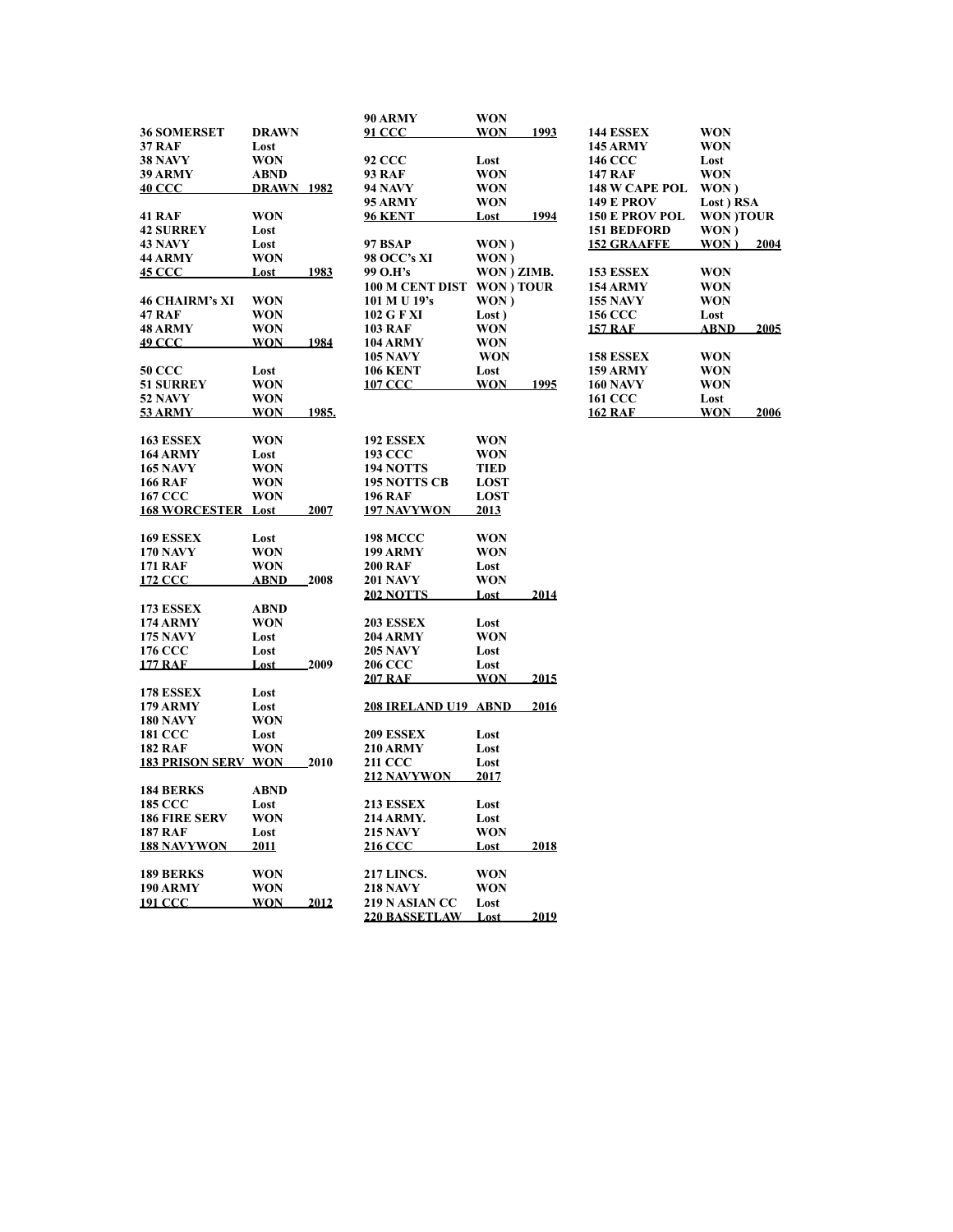#### **DECADE COMPARISONS:-**

|        |               | <b>Runs</b> | Wkts | <b>Inns</b> | Av Wkt | Av Inns |
|--------|---------------|-------------|------|-------------|--------|---------|
| 1970's | For-          | 4661        | 193  | 28          | 24.15  | 166.46  |
|        | Against 4566  |             | 192  | 28          | 23.78  | 163.07  |
| 1980's | For           | 7978        | 303  | 46          | 26.33  | 173.43  |
|        | Against 8629  |             | 335  | 45          | 25.75  | 191.75  |
| 1990's | For           | 10509       | 325  | 51          | 32.33  | 206.05  |
|        | Against 9571  |             | 404  | 50          | 23.69  | 191.42  |
| 2000's | For           | 12004       | 377  | 54          | 31.84  | 222.29  |
|        | Against 10292 |             | 418  | 54          | 24.62  | 190.59  |
| 2010's | For           | 9383        | 316  | 42          | 29.69  | 223.4   |
|        | Against 8768  |             | 304  | 43          | 28.84  | 203.90  |

#### **FORCES & PLAYERS REPRESENTING BRITISH POLICE :-**

 $(-)$  = Dual force representation

**Metropolitan 26(3), Nottinghamshire 13(1), Staffordshire 12, Devon & Cornwall 12, Lancashire 10, South Yorkshire 9(1), West Midlands 9, Durham 9(1), Northumberland 8, RUC/PS N.Ireland 6, Cleveland 6, South Wales 6, Dyfed Powys 6, West Mercia 6, Sussex 5, Essex 5, Hampshire 5, GMP 5(1), Cheshire 4, West Yorkshire 3, Leicestershire 3, Norfolk 3(1), Gwent 3, Kent 3, Merseyside 3, Surrey 3, Scotland 2, City of London 2, Northamptonshire 2, North Wales 2, Gloucestershire 2, Grampian 1, Humberside 1, Avon & Somerset 1, Strathclyde 1, Thames Valley 1, Wiltshire 1, Warwickshire 1(1), Derbyshire 1(1), Hertfordshire 1, BTP 1.** 

#### **BRITISH POLICE CC - PLAYERS (IN ORDER OF APPEARANCE WITH BPCC CAREER DATES)**

- **1 David Butler Nottinghamshire (73)**
- **2 Davis BS Brown Grampian (73-82)**
- **3 Robert Senneck Metropolitan (73-76)**
- **4 Peter Sharpe Sussex (73-77)**
- **5 David Beaumont Nottinghamshire (73-79)**
- **6 Peter Anderson Devon & Cornwall (73-75)**
- **7 Stuart Lott (Devon & Cornwall (73-92)**
- **8 Colin Couves Metropolitan (73-76)**
- **9 Harry Hanover Northumberland (73-80)**
- **10 Terry Freeman Northamptonshire (73-74)**
- **11 Alan Edgar Durham (73-77)**
- **12 Hugh Blenkin Durham/Metropolitan (74-82)**
- **13 Roger Cruttenden Kent (74-84)**
- **14 Nigel Grainger Essex (74-75)**
- **15 Eddie Dew South Wales (75)**
- **16 John Cook Nottinghamshire (75-79)**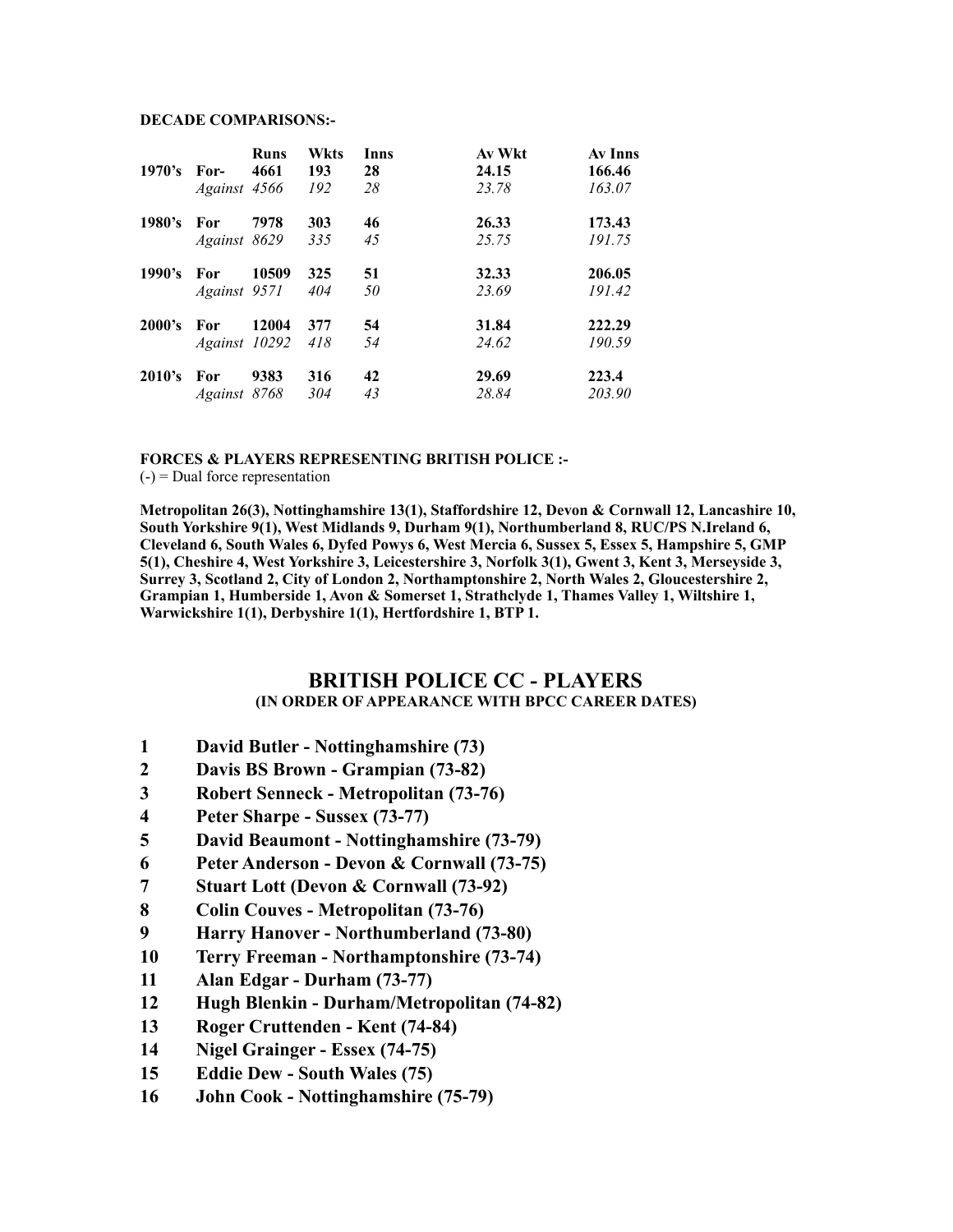- **17 Carl Bielby West Yorkshire (75)**
- **18 Paul Nicklen Hampshire (75)**
- **19 Geoff Parkes West Yorkshire (76-89)**
- **20 Hugh Dyson Northumberland (76-77)**
- **21 David Seddon Cleveland (76-80)**
- **22 Brian Grey Cleveland (76-78)**
- **23 Peter Allen Metropolitan (77-82)**
- **25 Arthur Armitage South Yorkshire (77)**
- **26 Dave Terry Lancashire (77)**
- **27 Ray Knowles South Yorkshire (77-81)**
- **28 David Reeve Metropolitan (77-80)**
- **29 Barry Curtis Northamptonshire (77-78)**
- **30 Robin Pine Sussex (77-82)**
- **31 Gary Crossley Greater Manchester (78-88)**
- **32 David G Brown South Yorkshire (78-82)**
- **33 Billy Webster Cleveland (78-81)**
- **34 William Robson Northumberland (79)**
- **35 Malcolm Roberts Metropolitan (80-96)**
- **36 Robin Cross Humberside (80-81)**
- **37 Peter Davey Greater Manchester (81-86)**
- **38 Malcolm Dunstan Devon & Cornwall |(81-90)**
- **39 Alan Pearson Metropolitan/Warwickshire (81-95)**
- **40 Mick Taylor Devon & Cornwall (82-84)**
- **41 Alan Hampshire South Yorkshire (82-95)**
- **42 Mark Stear Metropolitan (82-92)**
- **43 Andy Mack Metropolitan/Norfolk (82-95)**
- **44 Trevor Angove Devon & Cornwall (83-90)**
- **45 Ian Richards Cleveland (83-85)**
- **46 Steve Grattan Nottinghamshire (83-97)**
- **47 Peter Cockell Lancashire (83-88)**
- **48 Ray Baker Metropolitan (84-89)**
- **49 Geoff Roach South Wales (84-87)**
- **50 Paul Brown Devon & Cornwall (85-86)**
- **51 Chris Scott Lancashire (85-87)**
- **52 Alan Watts Devon & Cornwall (85-88)**
- **53 Andy Baxter West Yorkshire (85)**
- **54 Tony Smith South Wales (85-11)**
- **55 Barry Lloyd South Wales (86)**
- **56 Paul Sparrow West Mercia (86-93)**
- **57 Graham Johnson Durham (87-91)**
- **58 Andy Gillies West Midlands (88-89)**
- **59 David Lees Greater Manchester (88-96)**
- **60 Daryll Carter Metropolitan (88-90)**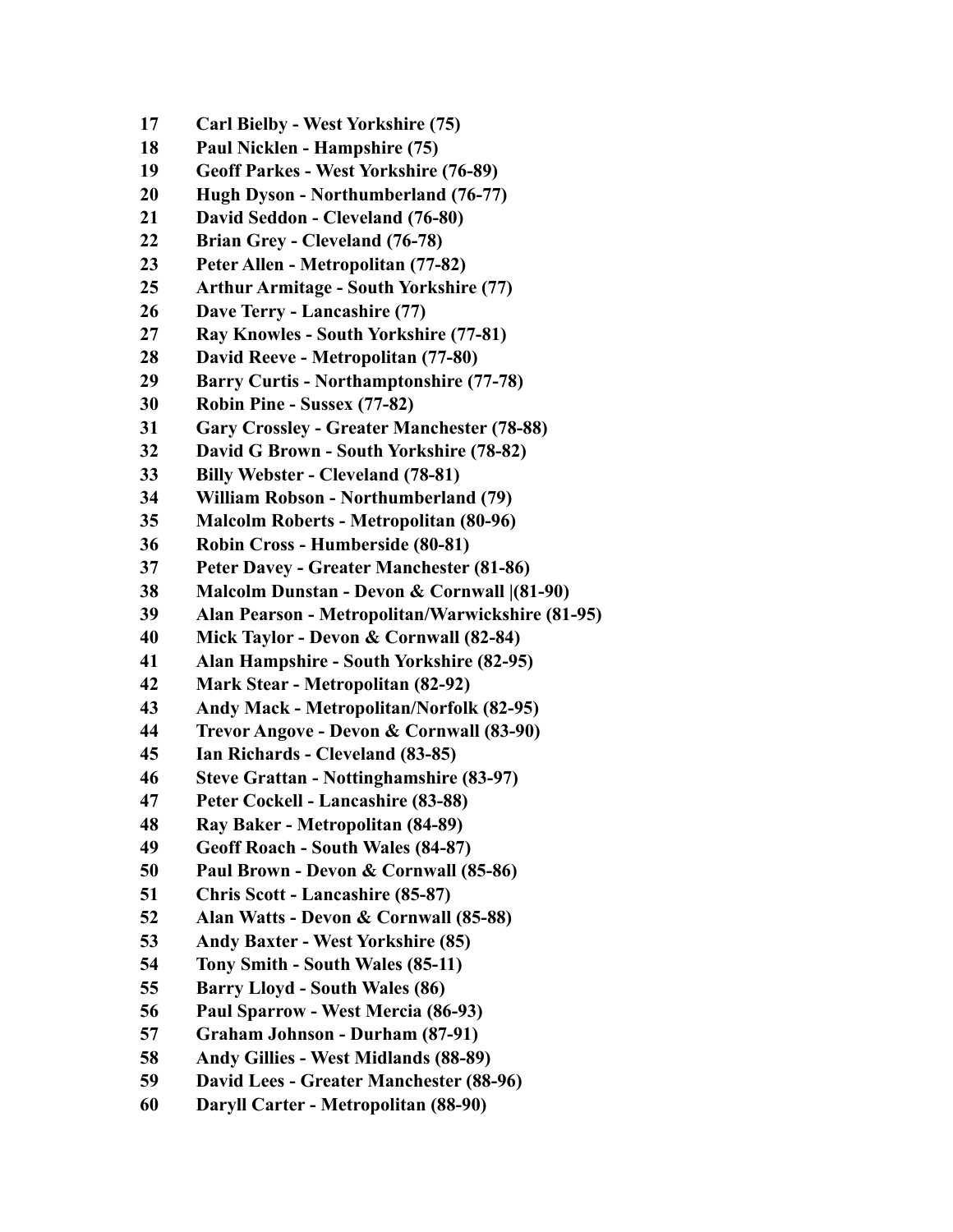- **61 Jim Bramall South Yorkshire (89)**
- **62 David Fraser-Darling Nottinghamshire (89-11)**
- **63 Stephen Bailey- Staffordshire (89)**
- **64 Simon Hunt Devon & Cornwall (89)**
- **65 Graham Shaw Cleveland (90-11)**
- **66 Andy Platts Nottinghamshire (90-95)**
- **67 Leigh Beaumont Cleveland (91-96)**
- **68 Chris Lovell Devon & Cornwall (91-97)**
- **69 Duncan Watson Metropolitan (91-95)**
- **70 Martin Bailey West Midlands (91)**
- **71 Chris Miller Nottinghamshire (92)**
- **72 Andrew Clarke Hampshire (92)**
- **73 Keith Donohue Devon & Cornwall (92-95)**
- **74 Michael Roe Avon & Somerset (93-95)**
- **75 Geoff Humpage West Midlands (93-94)**
- **76 Gary Bolton Lancashire (93)**
- **77 Martin Roberts Devon & Cornwall (93-99)**
- **78 Paul Sims Staffordshire (93-94)**
- **79 Stephen Pearce South Wales (94)**
- **80 Stephen Ecclestone West Midlands (94-97)**
- **81 Mike Hughes Merseyside (95-96)**
- **82 (T) Chris Callaghan West Midlands (95)**
- **83 Nick Husbands West Mercia (95-07)**
- **84 Mel Dawson Staffordshire (95-05)**
- **85 Peter Crawley Nottinghamshire (95-97)**
- **86 Steve Crowley Norfolk (95)**
- **87 Andy Havard Metropolitan (95)**
- **88 Simon Young Metropolitan (95-11)**
- **89 Aiden Baker Metropolitan (95-97)**
- **90 Gary Brown Durham (96-03)**
- **91 Gary Wells South Yorkshire (96)**
- **92 Andy Holland Durham (96-01**
- **93 Peter J White Royal Ulster**
- **94 Paul Burn Durham (97-01)**
- **95 Jason Finch Sussex (97-98)**
- **96 Colin Deardon Staffordshire (97)**
- **97 Phil Reeves Metropolitan (97-98)**
- **98 Duncan Lampitt Staffordshire (98-04)**
- **99 Neil Cunningham Hampshire (98)**
- **100 Ian McClaren West Mercia (98)**
- **101 Tim Heap Staffordshire (98-08)**
- **102 Ian Hampshire Notts/South Yorkshire (98-03)**
- **103 Paul Moon Nottinghamshire (98)**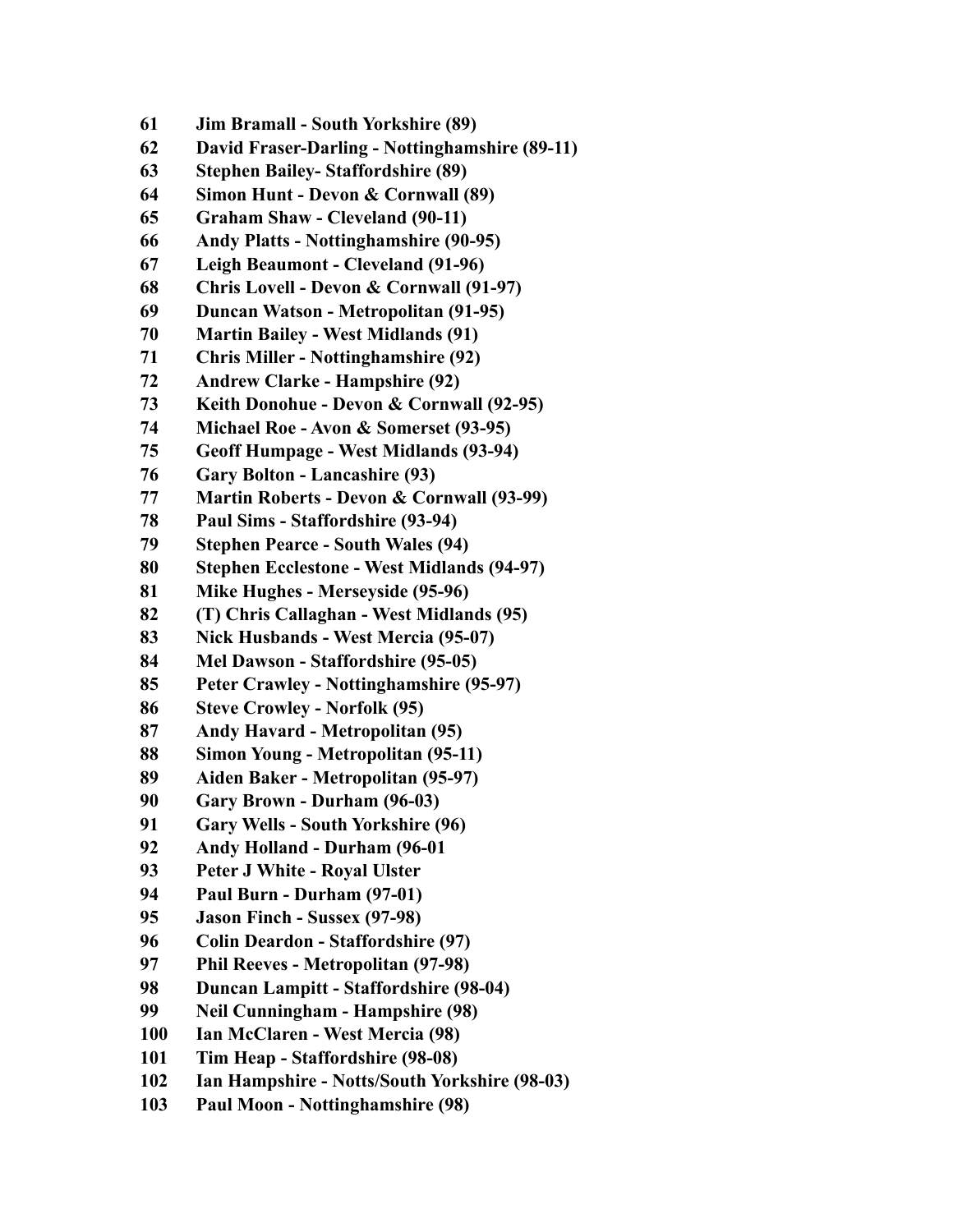**104 Martin Thursfield - Durham (99-10) 105 Huw Evans - Dyfed Powys (99-13) 106 Nick Williams - West Mercia (99-00) 107 Mark Davies - Dyfed Powys (99-13) 108 Darren Wood - South Yorkshire (99-02) 109 Stuart Evans - Norfolk (99) 110 Andy Martin - Staffordshire (99-00) 111 Tony Norris - Metropolitan (00-04) 112 Jason Pitcher - South Yorkshire (00-04) 113 Mark Gilchrist - Strathclyde (01-06) 114 Jamie Sykes - Sussex (03) 115 Chris Hewson - Northumberland (04) 116 Peter Collingwood - Durham (04-06) 117 Jeremy Hayward - Hampshire (04) 118 Vince Bird - Essex (04-06) 119 Robin Fisher - Cheshire (04-12) 120 Steven Williams - South Wales (04) 121 Mathew Lincoln - Metropolitan (04-08) 122 Derek Pickering - Nottinghamshire (04) 123 Peter Finch - Staffordshire (04-06) 124 Paul Housley - Staffordshire (04) 125 John Crabtree - Hampshire (04) 126 Karl Thomas - Nottinghamshire (05) 127 Gary Phillips - Dyfed Powys (05-6) 128 Gareth Evans - Lancashire (06-07) 129 Adrian Garnham - Essex (06-07) 130 Ben Dowling - Lancashire (06-18) 131 Jonathan Chandler - Thames Valley (07-10) 132 James Pyemont - Metropolitan (07-09) 133 Alamgir Sheriyar - Kent (07-08) 134 Iain McGregor - PS N Ireland (07-09) 135 Gary Williams - Dyfed Powys (07-10) 136 Simon Crump - Gloucester (07) 137 Simon Cole - Dyfed Powys (07-11) 138 Murray Barnett - Sussex (07) 139 Ian Clifford - West Midlands (07) 140 Roger Smith - Cheshire (07) 141 Lee Hunt - Leicestershire (07) 142 Andy Mayer - Metropolitan (09) 143 Ray Doyle - Cheshire (09-15) 144 Shaun Le Roux - West Midlands (09-11) 145 Richard McCutcheon - Lancashire (09) 146 Nigel Fretwell - Metropolitan (09-14)**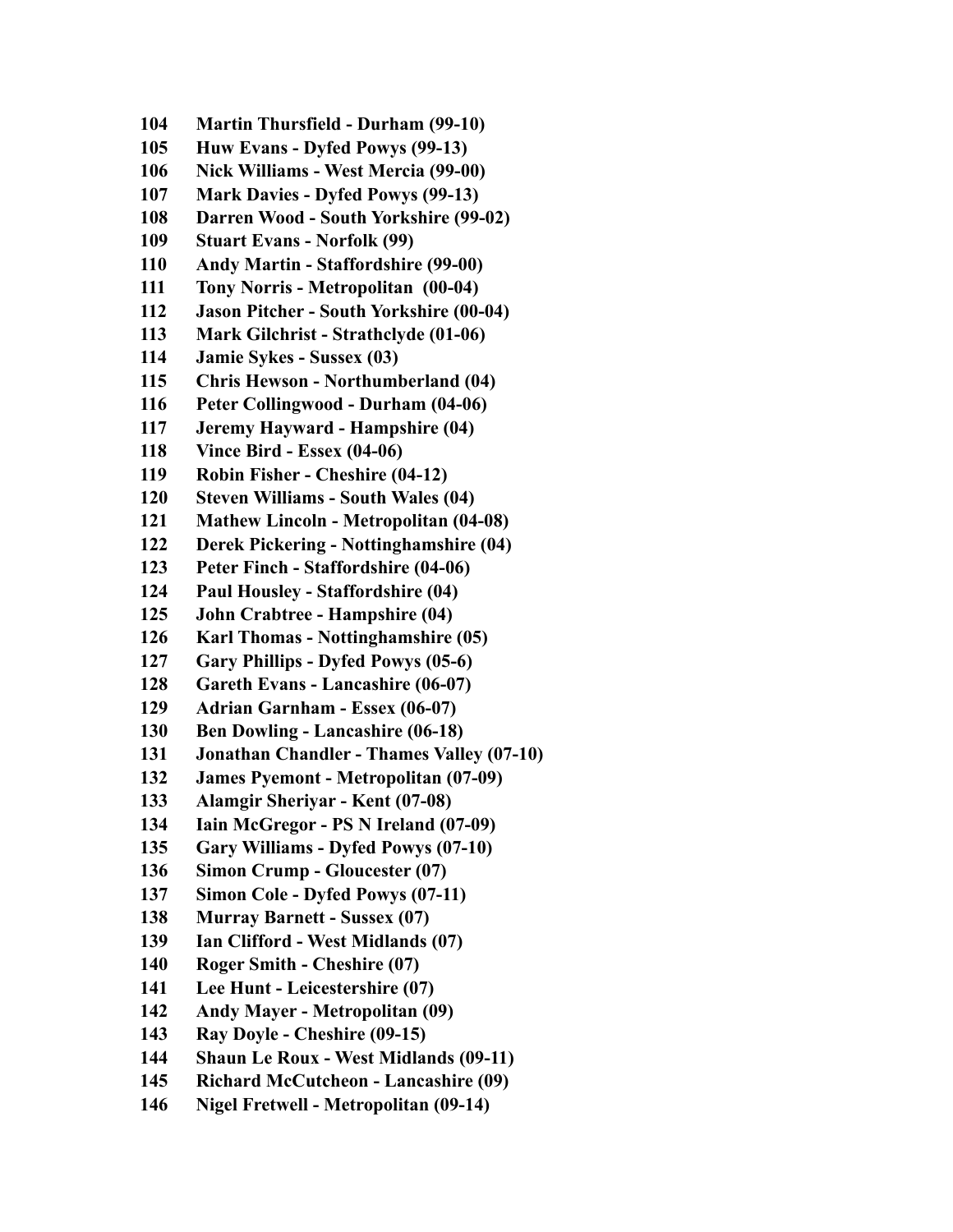- **147 Jon Cumberbatch Staffordshire (10-18)**
- **148 Shaun Rashid Staffordshire (10)**
- **149 Luke Gamman Essex (10)**
- **150 Greg Gillespie Merseyside (10-14)**
- **151 Richard Grant Dyfed Powys (10-12)**
- **152 Ben Ungaretti Surrey (10)**
- **153 Gareth Morris Staffordshire (10-18)**
- **154 Steve Greig Metropolitan (11-12)**
- **155 Russell Bryan Metropolitan (11-18)**
- **156 Dan Turner Metropolitan (11)**
- **157 Ted Roe Wiltshire (11-19)**
- **158 Dave Jackson Essex (11-12)**
- **159 James Ellis Lancashire (11-12)**
- **160 Pete Barnett Cheshire (11-13)**
- **161 Dave Morrell GMP/Derbyshire (11-17)**
- **162 Duncan Midgley North Wales (12-19)**
- **163 Phil Gray Metropolitan (12-16)**
- **164 Ryan Watkins Gwent (13-18)**
- **165 Ben Ayres Devon & Cornwall (13)**
- **166 Mick Martin Gwent (13-19)**
- **167 Adam Samouelle Greater Manchester (13)**
- **168 Andrew Fox West Midlands (13)**
- **169 Neil Sinclair City of London (13)**
- **170 Dan Chant Surrey (13)**
- **171 Ben Marrion City of London (13)**
- **172 Will Evans North Wales (14-16)**
- **173 Richard Jackson Leicestershire (14-16)**
- **174 Andy Sidgreaves Lancashire (14-18)**
- **175 Graeme Moore PS N Ireland (14)**
- **176 Dale Quiney West Mercia (15)**
- **177 Barry Stewart Northumberland (15-17)**
- **178 Alex Pockett Gloucestershire (15-17)**
- **179 Stuart Taylor Northumberland (15-17)**
- **180 Richard Wharton-– Hertfordshire (16-18)**
- **181 George Crossley Leicestershire (16-18)**
- **182 Fergus Bailey Lancashire (16)**
- **183 Adam Phillips Merseyside (16-18)**
- **184 Callum Rodger Scotland (16-17)**
- **185 Alan Davidson Scotland (17-19)**
- **186 Andy Lynch PS N Ireland (17)**
- **187 Jehangir Baig West Midlands (17-19)**
- **188 James Adkins Surrey (17)**
- **189 Matt Storey Northumberland (18-19)**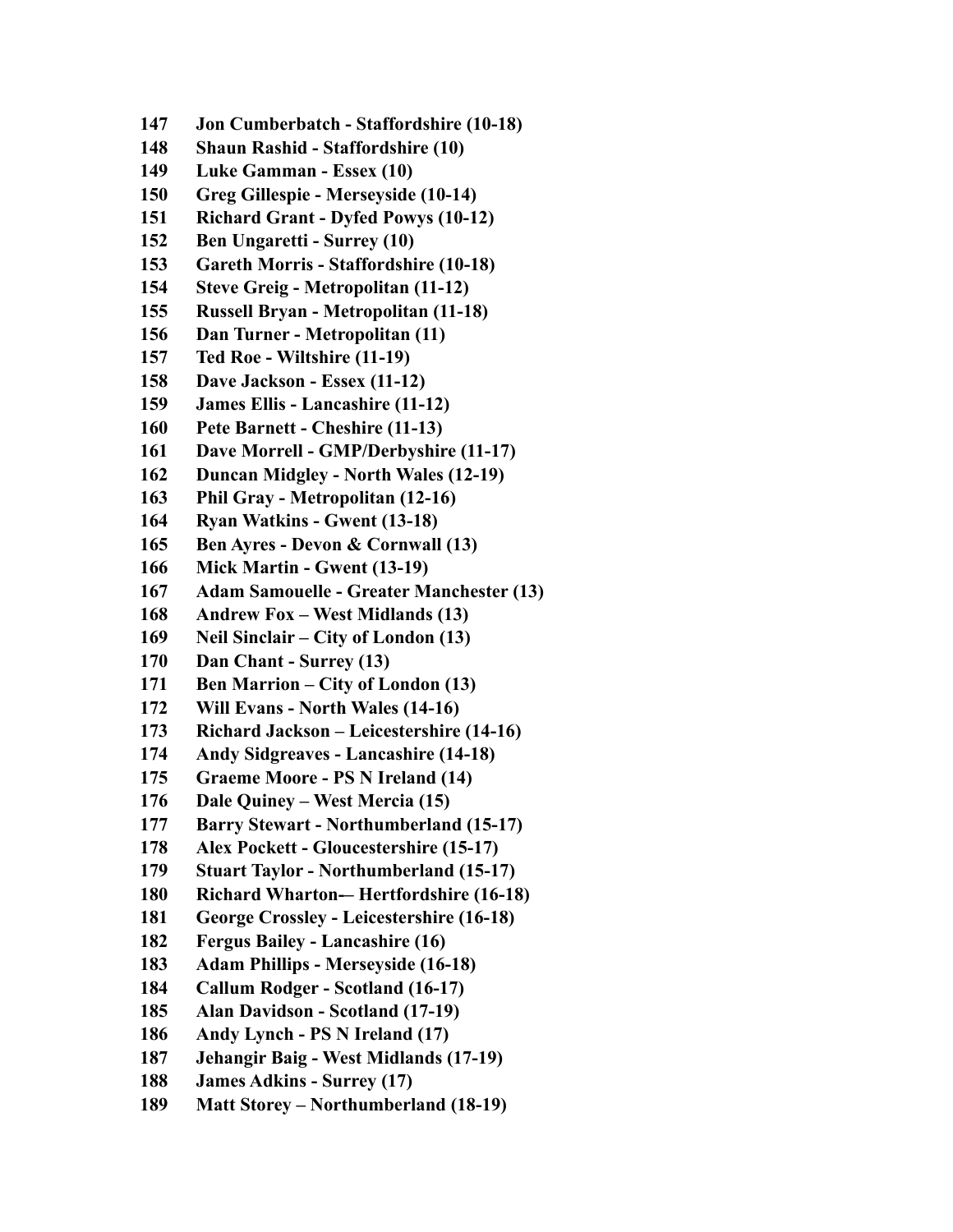- **190 Mitchell Harris Gwent (18-19)**
- **191 Dean Skelton BTP (18-19)**
- **192 Shaun Smith Northumberland (19)**
- **193 Scott Campbell PSNIreland (19)**
- **194 Sean Tindale Durham (19)**
- **195 Simon Olphert PSNIreland (19)**
- **196 Stuart Drakeley Kent (19)**
- **197 Nial Burke Metropolitan (19)**
- **198 Craig Grimley Nottinghamshire (19)**

#### **BP PLAYER APPEARANCES : (TOP TEN)**

| -1               | <b>Graham Shaw</b> – Cleveland $(65)$        | 103 caps |
|------------------|----------------------------------------------|----------|
| 2                | David Fraser-Darling – Nottinghamshire (62)  | 98 caps  |
| 3                | <b>Tony Smith</b> – South Wales $(54)$       | 67 caps  |
| $\boldsymbol{4}$ | <b>Malcolm Roberts – Metropolitan (35)</b>   | 61 caps  |
| 5                | <b>Alan Hampshire – South Yorkshire (41)</b> | 57 caps  |
| 6                | Mark Davies - Dyfed Powys (107)              | 52 caps  |
| 7                | <b>Huw Evans</b> – Dyfed Powys $(105)$       | 50 caps  |
| 8                | <b>Martin Thursfield - Durham (104)</b>      | 46 caps  |
| 9                | <b>Simon Young - Metropolitan (88)</b>       | 45 caps  |
| <b>10</b>        | <b>Roger Cruttenden</b> – Kent $(13)$        | 44 caps  |

### **BRITISH POLICE :- LONGEST SEQUENCE WITHOUT A WIN (5)**

**5 matches:- 1977 (Abnd/Drawn 1, Lost 4), 1988-89 (Abnd/Drawn 3, Lost 2), 2009-10 (Lost 5)**

#### **'BP' TOP WICKET & RUN SCORERS:**

| <b>BOWLERS</b> $(25+WKTS)$ (18)               | WKTS | <b>BATSMEN</b> (500+ RUNS (20))        | <b>RUNS</b> |
|-----------------------------------------------|------|----------------------------------------|-------------|
| 1 Tony Smith S Wales (54)                     | 105  | <b>Graham Shaw Cleveland (65)</b>      | 3571        |
| 2 Graham Shaw Cleveland (65)                  | 80   | <b>David Fraser-Darling Notts (60)</b> | 3008        |
| 3 Mark Davies Dyfed Powys (107)               | 78   | <b>Malcolm Roberts Met (33)</b>        | 2516        |
| 4 David Fraser-Darling Notts (62)             | 63   | <b>Alan Hampshire S Yorks (39)</b>     | 1468        |
| <b>5 Roger Cruttenden Kent (13)</b>           | 56   | Ray Doyle Cheshire (143)               | 1209        |
| 6 Mark Stear Metropolitan (42)                | 55   | Huw Evans Dyfed Powys (103)            | 1188        |
| 7 Harry Hanover Northumbria (9)               | 47   | Mark Davies Dyfed Powys (105)          | 1143        |
| 8 David Lees GMP (59)                         | 41   | David BS Brown Grampian (2)            | 1005        |
| <b>9 Stuart Lott Devon &amp; Cornwall (7)</b> | 40   | <b>Mark Stear Met (40)</b>             | 756         |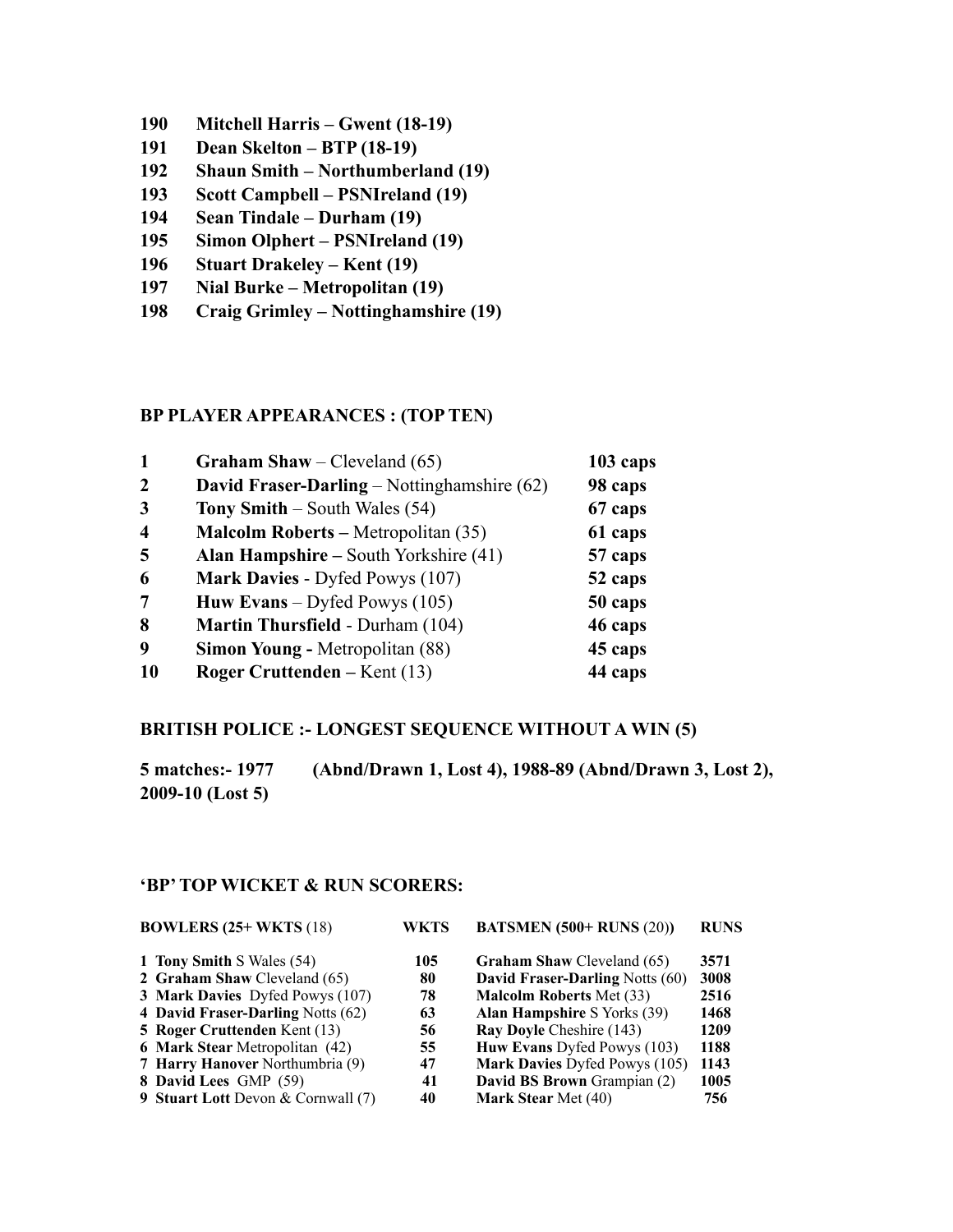| 10 Geoff Parkes West Yorks (19)      | 40 | <b>Roger Cruttenden Kent (13)</b> | 700 |
|--------------------------------------|----|-----------------------------------|-----|
| 11 Nick Husbands W Mercia (83)       | 40 | <b>Mick Martin Gwent (166)</b>    | 635 |
| 12 Gareth Morris Staffordshire (153) | 38 | <b>Ryan Watkins Gwent (164)</b>   | 607 |
| 13 Mark Gilchrist Strathclyde (113)  | 31 | Ray Baker Met (46)                | 597 |
| 14 Martin Thursfield Durham (104)    | 31 | Gary Brown Durham (88)            | 586 |
| 15 Ray Baker Met (48)                | 28 | <b>Andy Platts Notts (64)</b>     | 573 |
| 16 Leigh Beaumont Cleveland (67)     | 28 | Peter Allen Met (21)              | 555 |
| 17 Peter Davey GMP (37)              | 26 | <b>Gary Crossley GMP</b>          | 555 |
| 18 Ben Dowling Lancashire (130)      | 26 | Michael Roe Avon & Som (72)       | 523 |
| -19                                  |    | Simon Young Met (88)              | 523 |
| 20                                   |    | <b>Mel Dawson Staffs (82)</b>     | 505 |

# **THE BRITISH POLICE '1000 RUN CLUB' : Runs/Innings**

|                                                            | 500 | 1000 | 1500 | 2000 | 2500 | 3000 | 3500 | Complete |
|------------------------------------------------------------|-----|------|------|------|------|------|------|----------|
| <b>Graham Shaw</b>                                         | 13  | 25   | 37   | 54   | 68   | 77   | 93   | 3571-100 |
| Cleveland $(65)$<br>David Fraser-Darling                   | 20  | 36   | 54   | 65   | 75   | 91   |      | 3008-91  |
| Nottinghamshire (62)<br><b>Malcolm Roberts</b>             | 14  | 28   | 46   | 53   | 62   |      |      | 2516-62  |
| Metropolitan (35)<br><b>Alan Hampshire</b>                 | 13  | 33   |      |      |      |      |      | 1468-53  |
| South Yorkshire (41)<br><b>Ray Doyle</b>                   | 8   | 22   |      |      |      |      |      | 1209-30  |
| Cheshire (143)<br><b>Huw Evans</b>                         | 22  | 37   |      |      |      |      |      | 1188-43  |
| Dyfed Powys (105)<br><b>Mark Davies</b>                    | 21  | 39   |      |      |      |      |      | 1143-41  |
| Dyfed Powys (107)<br><b>David BS Brown</b><br>Grampian (2) | 15  | 32   |      |      |      |      |      | 1005-32  |

# **BATTING :- AVERAGES (TOP TEN) - Qualification – minimum 15 matches played Matches Runs Average**

| 1 Malcolm Roberts – Met $(35)$                | 61  | 2516 | 46.59 |
|-----------------------------------------------|-----|------|-------|
| 2 Ray Doyle – Cheshire $(143)$                | 30  | 1209 | 46.5  |
| <b>3 Graham Shaw</b> – Cleveland $(65)$       | 103 | 3571 | 43.54 |
| 4 Andrew Platts – Notts $(66)$                | 16  | 573  | 38.2  |
| <b>5 David Fraser-Darling</b> – Notts $(62)$  | 98  | 3008 | 38.07 |
| <b>6 Ryan Watkins</b> – Gwent $(164)$         | 17  | 607  | 37.93 |
| 7 Ray Baker – Met $(48)$                      | 24  | 597  | 37.31 |
| 8 Mark Davies – Dyfed Powys (107)             | 52  | 1143 | 35.71 |
| 9 Mick Martin – Gwent $(166)$                 | 24  | 635  | 35.27 |
| 10 Gary Brown – Durham $(90)$                 | 19  | 586  | 34.47 |
| 11 Alan Hampshire – South Yorkshire $(41)$ 57 |     | 1468 | 34.13 |
| 12 David B S Brown – Grampian $(2)$           | 31  | 1005 | 33.5  |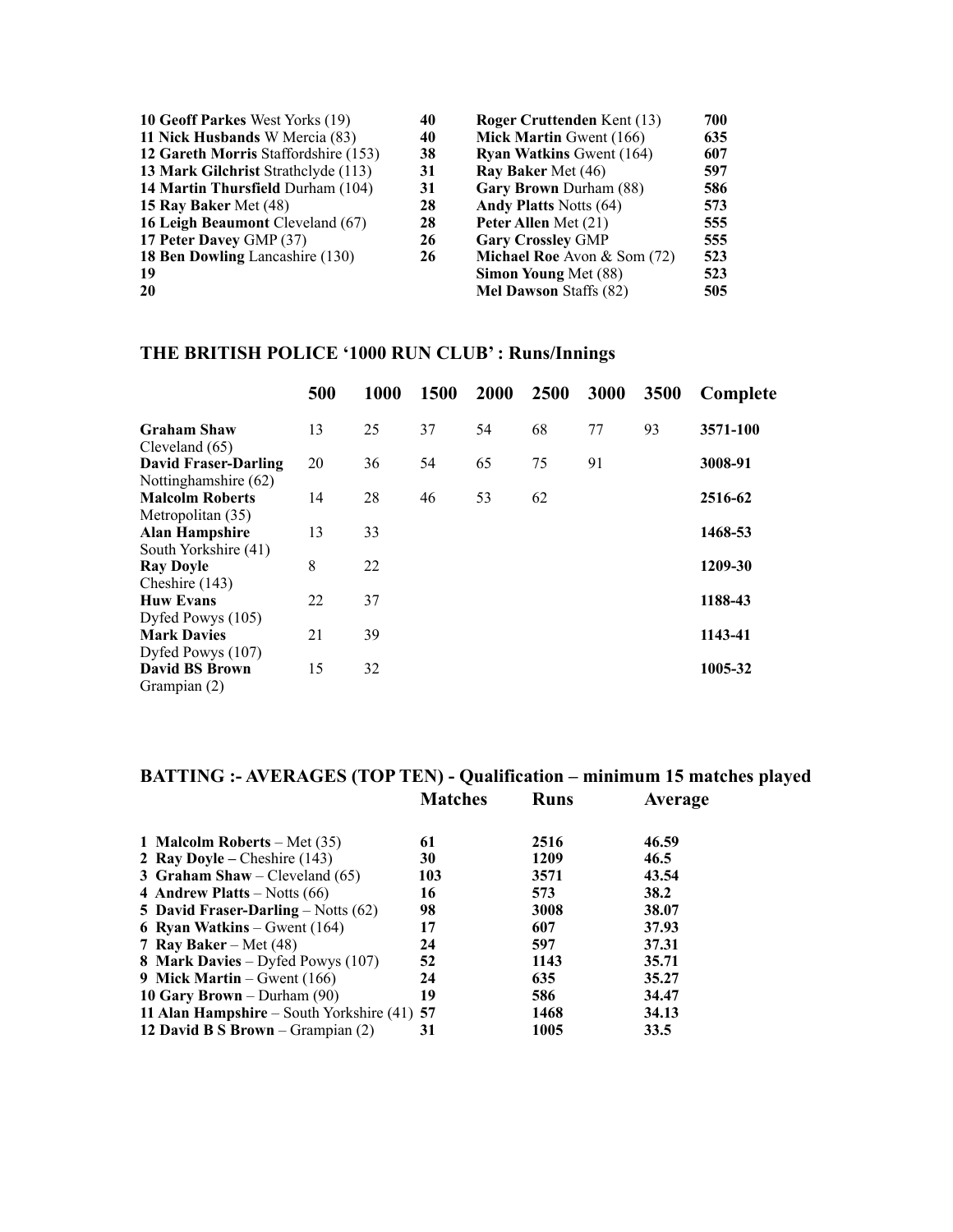**Alan Hampshire** – South Yorks (41) **34.13**, **David Brown** – Grampian (2) **33.5, Huw Evans –**  Dyfed Powys (105) **33, Martin Roberts** – Devon & Cornwall (77) **32.07 and Michael Roe** - Avon & Somerset (74) **30.76 have all been pushed out of the top 10.** 

**It's worth noting that if there was a 10 match qualification the following would be up there :-** 

**Keith Donohue** - Devon & Cornwall (73) **14 matches at 66.75 and Peter Collingwood -**  Durham (116) **10 matches at 52.** 

# **BOWLING :- AVERAGES (TOP TEN) - Qualification – minimum of 15 wickets taken**

|                                         |       | M   | <b>Runs</b> | Wkts | Average |
|-----------------------------------------|-------|-----|-------------|------|---------|
| 1 Harry Hanover – Northumbria $(9)$     | 280   | 59  | 753         | 47   | 16.02   |
| 2 Mark Gilchrist - Strathclyde (113)    | 195.2 | 33  | 584         | 31   | 18.83   |
| 3 Peter Cockell – Lancs $(47)$          | 128   | 25  | 436         | 23   | 18.95   |
| 4 Tony Smith – South Wales $(54)$       | 532.1 | 56  | 2039        | 105  | 19.41   |
| 5 Nick Husbands – West Mercia (83)      | 203.2 | 24  | 787         | 40   | 19.67   |
| <b>6 Graham Johnson</b> – Durham $(57)$ | 125.1 | 26  | 376         | 19   | 19.78   |
| 7 Robin Fisher – Cheshire $(119)$       | 86.2  | 6   | 452         | 22   | 20.54   |
| 8 David Seddon – Cleveland (21)         | 147.4 | 23  | 495         | 24   | 20.62   |
| 9 Gary Brown – Durham $(90)$            | 112.2 | 11  | 476         | 23   | 20.69   |
| 10 Roger Cruttenden - Kent (13)         | 451   | 105 | 1233        | 56   | 22.01   |
| 11 Gareth Morris – Staffordshire (153)  | 167.2 | 13  | 846         | 38   | 22.26   |

#### **ALL ROUNDERS :- (Qualification – 500 runs, 20 wickets)**

Points : Runs 1 per 100, Wkts 1 per 5, Ct/St 1 per 5 – to nearest

|                                            |      | <b>Runs</b> Wkts | Ct                      | <b>Pts</b> | Total | Av (per match) |
|--------------------------------------------|------|------------------|-------------------------|------------|-------|----------------|
| 1 Gary Brown - Durham (90)                 | 586  | 23               | 5                       | (6/5/1)    | 12    | 0.63           |
| <b>2 Graham Shaw</b> – Cleveland $(65)$    | 3571 | 80               | 43                      | (36/16/9)  | 61    | 0.59           |
| 3 Ray Baker – Met $(48)$                   | 597  | 28               | 10                      | (6/6/2)    | 14    | 0.58           |
| 4 Ryan Watkins – Gwent $(166)$             | 607  | 13               | $\overline{\mathbf{4}}$ | (6/3/1)    | 10    | 0.58           |
| <b>5 Mark Davies</b> – Dyfed Powys $(107)$ | 1143 | 78               | 14                      | (11/16/3)  | 30    | 0.57           |
| <b>6 Mark Stear</b> – Met $(42)$           | 756  | 55               | 14                      | (8/11/3)   | 22    | 0.52           |
| 7 David Fraser-Darling - Notts (62)3008    |      | 63               | 31                      | (30/13/6)  | 49    | 0.51           |
| 8 Roger Cruttenden – Kent $(13)$           | 700  | 56               | 15                      | (7/11/3)   | 21    | 0.47           |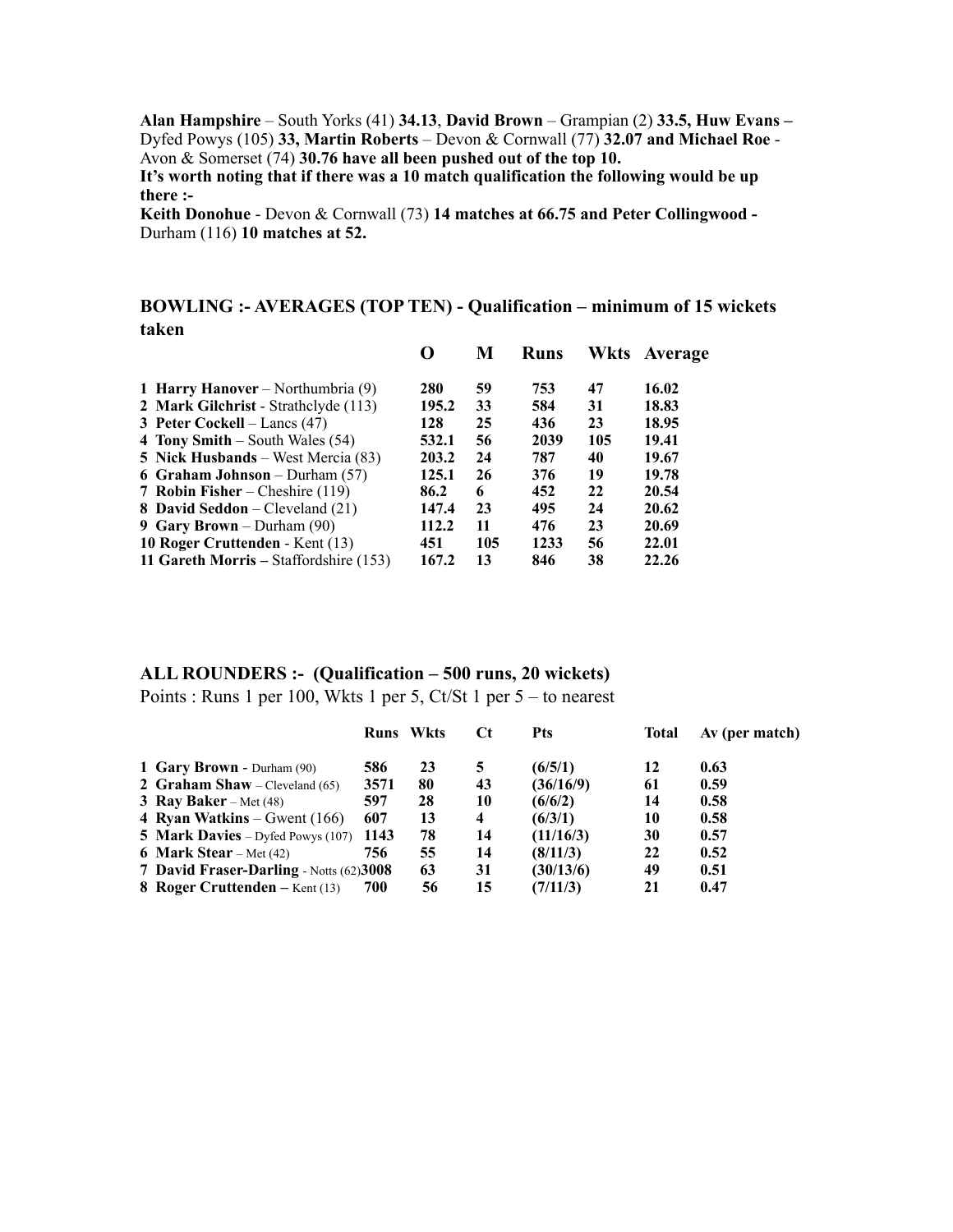# **BRITISH POLICE - TOP 'OUTFIELD' CATCHERS** (10 TO QUALIFY)

| 1                       | <b>Graham Shaw - Cleveland (65)</b>                                   | 43 |
|-------------------------|-----------------------------------------------------------------------|----|
| $\overline{2}$          | <b>David Fraser-Darling - Notts (62)</b>                              | 31 |
| 3                       | Alan Hampshire - South Yorks (41),                                    | 30 |
| $\overline{\mathbf{4}}$ | <b>Stuart Lott - Devon &amp; Corn (7), Malcolm Roberts - Met (35)</b> | 16 |
| 5                       | David Lees - GMP (59), Mel Dawson - Staffordshire (84)                | 15 |
| 6                       | Mark Stear - Metropolitan (42), Martin Thursfield - Durham (104),     |    |
|                         | Tony Smith - South Wales (54), Mark Davies - Dyfed Powys (107)        | 14 |
| 7                       | Roger Cruttenden - Kent (13)                                          | 13 |
| 8                       | Geoff Parkes - West Yorks (19), Hugh Blenkin - Durham/Met (12)        |    |
|                         | <b>Ray Doyle</b> – Cheshire $(143)$                                   | 12 |
| 9                       | David BS Brown - Grampian (2), Ray Baker - Metropolitan (48)          | 10 |

# **BRITISH POLICE WICKET KEEPERS – 5 WICKET INNINGS (7)**

- **1. Huw Evans** Dyfed Powys (105) **6 victims (1ct/5st) v Surrey CB at Imber Court 2003**
- **2. Ray Knowles** S Yorks (27) **5 victims (3/2) v CCC at Richmond 1979**
- **3. Martin Roberts** Devon & Corn (77) **5 victims (4/1) v RAF at Imber Court 1994**
- **4. Alan Pearson** Met/Warwicks (39) **5 victims (3/2) v Moshonaland (Zimbabwe) 1995**
- **5. Huw Evans** Dyfed Powys (105) **5 victims (2/3) v Army at Aldershot 2004**
- **6. Simon Young** Metropolitan (88) **5 victims (5ct) v RAF at Uxbridge 2010**
- **7. Alex Pockett** Gloucestershire (178) **5 victims 3/2 v Essex at Billericay 2015**

# **BP WICKET KEEPER 'VICTIMS' (10 to qualify \*= includes 'out field' appearances)**

|                                       | <b>Victims</b> | <b>Av/Inns</b> | Ct/St |
|---------------------------------------|----------------|----------------|-------|
| 1 Huw Evans* Dyfed Powys (105)        | 77             | 1.54           | 44/33 |
| 2 Simon Young* Met (88)               | 58             | 1.28           | 34/24 |
| 3 Alan Pearson Met/Warwicks (39)      | 54             | 1.5            | 42/12 |
| 4 Martin Roberts* Devon & Corn (77)21 |                | 1.31           | 18/3  |
| <b>5 Steve Grattan Notts (46)</b>     | 21             | 1.05           | 14/7  |
| <b>6 Ray Knowles S Yorks (27)</b>     | 14             | 1.17           | 12/2  |
| 7 Jason Pitcher* S Yorks (112)        | 10             | 1.66           | 6/4   |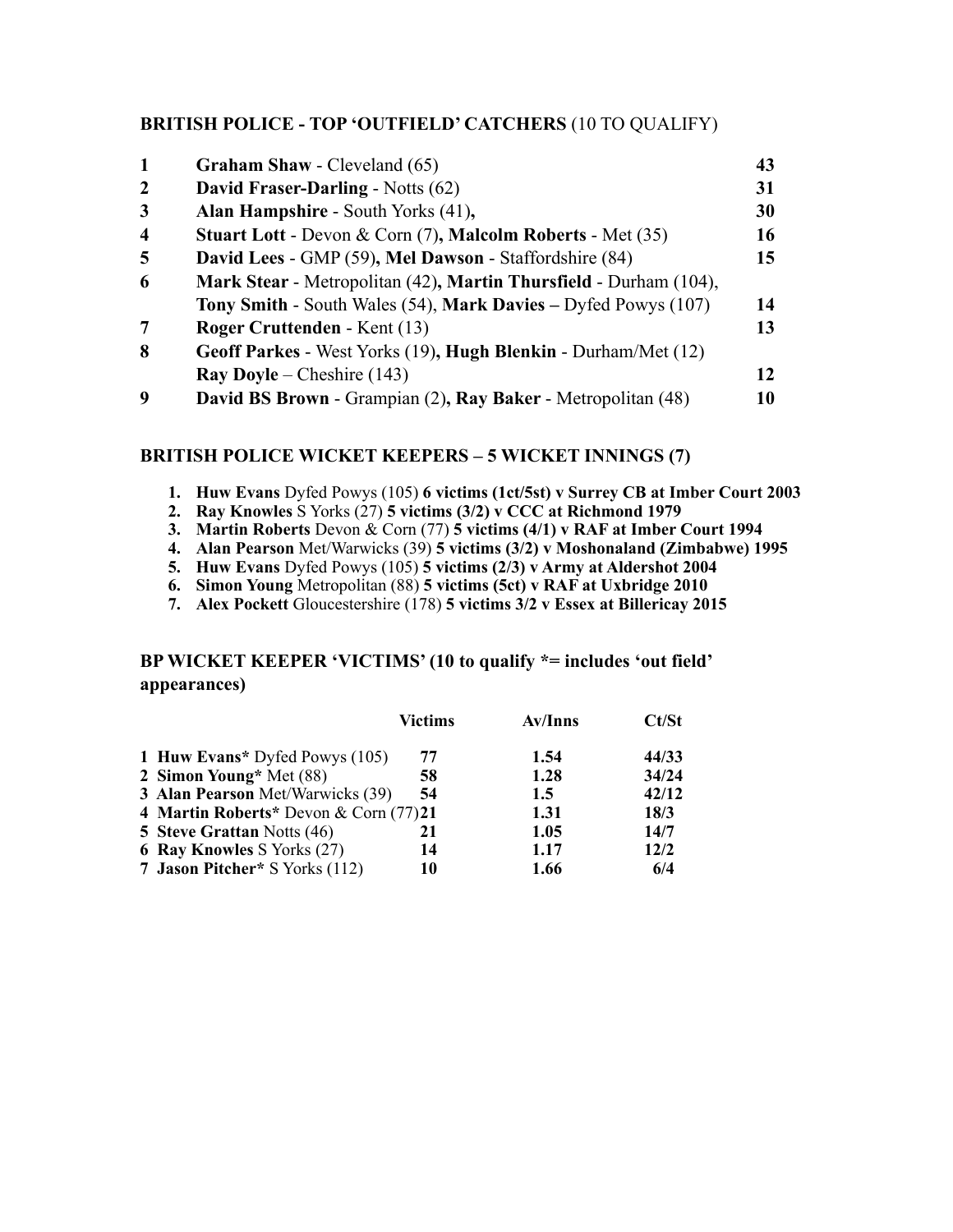# **BOWLING :- 5 WICKET INNINGS (16)**

|                                              | $O-M-R-W$           |                                |             |
|----------------------------------------------|---------------------|--------------------------------|-------------|
| 1 Tony Smith – South Wales $(54)$            | $8.1 - 2 - 18 - 6$  | v Army at Aldershot            | 2002        |
| 2 David Lees – $GMP(59)$                     | $8 - 2 - 24 - 6$    | v RAF at Uxbridge              | 1989        |
| 3 Stephen Ecclestone – West Mids $(80)$      | $10-0-42-6$         | v Old Hararians (Zimbabwe)     | 1995        |
| 4 Harry Hanover – Northumbria $(9)$          | $8.3 - 5 - 9 - 5$   | v MCC at Bramshill             | 1973        |
| <b>5 Roger Cruttenden</b> - Kent (13)        | $11-5$              | v Scottish Police at Edinburgh | 1975        |
| <b>6 Richard Jackson</b> – Leicester $(173)$ | $3.4 - 0 - 13 - 5$  | v Army at Sandiacre            | 2014        |
| 7 Tony Smith – South Wales (54)              | $10-3-18-5$         | v Army at Aldershot            | <b>2000</b> |
| 8 Nick Husbands – West Mercia (83)           | $9 - 1 - 26 - 5$    | v Moshonaland CD (Zim)         | 1995        |
| 9 Geoff Parkes – West Yorks (19)             | $11 - 1 - 26 - 5$   | v Army at Aldershot            | 1988        |
| 10 Graham Shaw – Cleveland $(65)$            | $9 - 1 - 29 - 5$    | v Army at Imber Court          | 2005        |
| 11 Graham Shaw - Cleveland (65)              | $5.4 - 0.30 - 5$    | v RAF at Uxbridge              | <b>2010</b> |
| 12 Tony Smith – South Wales $(54)$           | $9.5 - 0 - 33 - 5$  | <b>v Kent at Imber Court</b>   | 1998        |
| 13 David Fraser-Darling – Notts $(62)$       | $9.3 - 0.38 - 5$    | v Army at Aldershot            | 1990        |
| 14 Ryan Watkins – Gwent $(164)$              | $9.1 - 1 - 43 - 5$  | v Royal Navy at Ockbrook       | 2014        |
| <b>15 Harry Hanover</b> – Northumbria (9)    | $13.4 - 0 - 47 - 5$ | v Royal Navy at Imber Court    | 1977        |
| 16 Paul Simms – Staffordshire (78)           | $9 - 0 - 47 - 5$    | v Royal Navy at Imber Court    | 1993        |

# **BRITISH POLICE BATTING :- CENTURIONS (34) \*= Not Out**

| $1(31st)$ Ray Doyle - Cheshire                           | 198        | v Prison Service at Ockbrook            | 2010 |
|----------------------------------------------------------|------------|-----------------------------------------|------|
| <b>Malcolm Roberts – Met</b><br>(7 <sup>th</sup> )       | 188*       | v RAF at Uxbridge                       | 1993 |
| <b>Alan Hampshire – South Yorks</b><br>3 $(5th)$         | $153*$     | v Royal Navy at Portsmouth              | 1990 |
| 4 (18th) Gary Brown - Durham                             | $151*$     | v Army at Imber Court                   | 2001 |
| $5(34th)$ Will Evans – North Wales                       | $138*$     | v RAF at Uxbridge                       | 2015 |
| $6(10th)$ Graham Shaw – Cleveland                        | 138        | v Army at Imber Court                   | 1993 |
| 7 (21st) David Fraser-Darling - Notts                    | 136        | v Army at Imber Court                   | 2005 |
| $8(26th)$ James Pyemont – Met                            | 135        | v CCC at Teddington                     | 2007 |
| 9 $(15th)$ Graham Shaw – Cleveland                       | 129        | v CCC at Imber Court                    | 1996 |
| 10 $(14th)$ Andrew Platts – Notts                        | 125        | v CCC at Hampstead                      | 1995 |
| 11 (30 <sup>th</sup> ) Huw Evans - Dyfed Powys           | 123        | v RAF at Uxbridge                       | 2010 |
| 12 $(3rd)$ Malcolm Roberts – Met                         | $119*$     | v CCC at New Malden                     | 1981 |
| 13 $(11th)$ Malcolm Roberts – Met                        | $116*$     | v RAF at Uxbridge                       | 1995 |
| 14 (16 <sup>th</sup> ) Martin Roberts – Devon & Corn 116 |            | v RAF at Imber Court                    | 1996 |
| $15(22nd)$ Graham Shaw - Cleveland                       | $114*$     | v Army at Aldershot                     | 2006 |
| 16 $(12th)$ Malcolm Roberts – Met                        | $113*$     | v Royal Navy at Imber Court             | 1995 |
| $17(20th)$ David Fraser-Darling – Notts                  | $111*$     | v E. Province at Univ of Port Eliz 2004 |      |
| 18 $(17th)$ Graham Shaw – Cleveland                      | 111        | v RAF at Uxbridge                       | 1999 |
| 19 (32) Ryan Watkins – Gwent                             | 111        | v Royal Navy at Ockbrook                | 2013 |
| 20 (9th) Michael Roe – Avon & Som                        | 110        | v Army at Imber Court                   | 1993 |
| 21 (19th) Graham Shaw - Cleveland                        | $109*$     | v Kent at Imber Court                   | 2002 |
| $22(27th)$ Gary Williams – Dyfed Powys                   | $109*$     | v Worcester at Bromsgrove               | 2007 |
| $23(24th)$ David Fraser-Darling – Notts                  | 109        | v Royal Navy at Imber Court             | 2007 |
| $24$ (6 <sup>th</sup> ) Graham Shaw – Cleveland          | $108*$     | <b>v RAF at Imber Court</b>             | 1992 |
| $25$ (1 <sup>st</sup> ) David Brown – Grampian           | 107        | v RAF at Uxbridge                       | 1975 |
| $26(25th)$ David Fraser-Darling – Notts                  | 107        | v RAF at Uxbridge                       | 2007 |
| $27$ (32 <sup>nd</sup> ) Ryan Watkins – Gwent            | 107        | v Essex Academy at Billericay           | 2013 |
| 28 (23rd) David Fraser-Darling – Notts                   | 106        | v RAF at Imber Court                    | 2006 |
| $29(8th)$ Graham Shaw – Cleveland                        | $104*$     | v RAF at Uxbridge                       | 1993 |
| $30(28th)$ Gary Williams – Dyfed Powys                   | $103*$     | v CCC at Imber Court                    | 2008 |
| 31 (29th) Ray Doyle - Cheshire                           | $101*$     | v Royal Navy at Portsmouth              | 2010 |
| 32 $(2nd)$ Peter Allen – Met                             | $100*$     | <b>v CCC at Imber Court</b>             | 1977 |
| 33 $(4th)$ Ray Baker – Met                               | $100*$     | v Army at Sandhurst                     | 1984 |
| 34 (13th) Keith Donohue – Devon & Corn                   | <b>100</b> | v Kent at Imber Court                   | 1995 |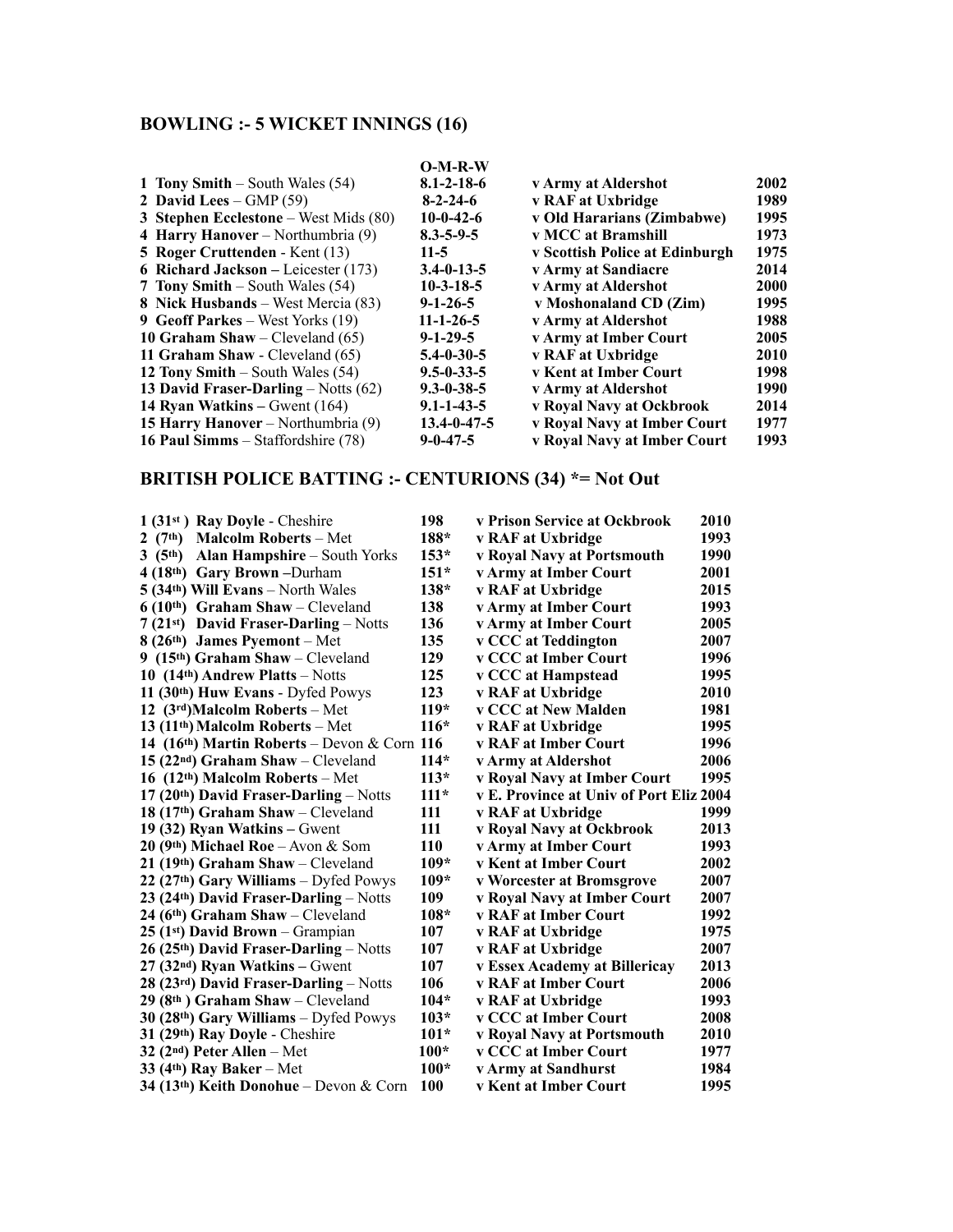## **BP BATTING PARTNERSHIPS ('Top Stands' & all 61 'stands' over 100) :- \* = unbroken/not out**

#### **1st 191 Malcolm Roberts (116) & Martin Roberts (80) v RAF at Imber Court 1996**

- 183 Ray Doyle (90) & Huw Evans (123) v RAF at Uxbridge 2010
- 177 Greg Gillespie (48) & Ray Doyle (198) v Prison Service at Ockbrook 2010
- 159 Martin Roberts (93) & Mick Roe (55) v Royal Navy at Imber Court 1993
- 150 Malcolm Roberts (81) & Mick Roe (83) v CCC at Imber Court 1994
- 142 David Fraser-Darling (60) & Gareth Evans (91) v Essex DB at Billericay 2006
- 130 David Fraser-Darling (109) & James Pyemont (42) v R Navy at Imber Court 2007
- 127 Graham Shaw (91) & Duncan Lampitt (84) v Royal Navy at Portsmouth 1998
- 125. Malcolm Roberts (78) & Trevor Angove (72) v RAF at Uxbridge 1983
- 116 David Fraser-Darling (40) & Duncan Lampitt (61) v Army at Aldershot 2002
- 113 Malcolm Roberts (188) & Martin Roberts (27) v RAF at Uxbridge 1993
- 
- 112 Greg Gillespie (35) & Huw Evans (68) v CCC at Finchampstead 2012<br>109. David BS Brown (53) & Malcolm Roberts (50\*) v Army at Aldershot David BS Brown (53) & Malcolm Roberts (50\*) v Army at Aldershot 1982
- 107. Malcolm Roberts (85) & Trevor Angove (47) v CCC at Imber Court 1984

# 2nd **240** Mick Roe (110) & Graham Shaw (138) v Army at Imber Court 1993<br>237\* Malcolm Roberts (188\*) & Graham Shaw (104\*) v RAF at Uxbridge 1993

- Malcolm Roberts (188\*) & Graham Shaw (104\*) v RAF at Uxbridge 1993
- 201\* Malcolm Roberts (113\*) & Peter Crawley (80\*) v Royal Navy at Imber Court 1995
- 
- 188 Ray Doyle (198) & Richard Grant (97) v Prison Service at Ockbrook 2010<br>176<sup>\*</sup> Jon Cumberbatch (59<sup>\*</sup>) & Ray Doyle (101<sup>\*</sup>) v Royal Navy at Portsmouth 2 Jon Cumberbatch (59\*) & Ray Doyle (101\*) v Royal Navy at Portsmouth 2010
- 176\* David BS Brown (81) & Robin Pine (95) v Durham at Durham City 1978
- 
- 161 Mick Martin (83\*) & Phil Gray (87) v Army at Aldershot 2015<br>156 Mick Martin (58) & Ben Avres (79) v Notts CB at Nottingham Mick Martin (58) & Ben Ayres (79) v Notts CB at Nottingham 2013
- 146 Gary Phillips (83\*) & Graham Shaw (78) v Royal Navy at Imber Court 2005
- 
- 127. Duncan Lampitt (73) & Graham Shaw (111) v RAF at Uxbridge 1999<br>119\* Tony Norris (51\*) & Graham Shaw (63\*) v RAF at Uxbridge 2003
- Tony Norris (51\*) & Graham Shaw (63\*) v RAF at Uxbridge 2003
- 117 David Fraser-Darling (136) & Matt Lincoln (18) v Army at Imber Court 2005
- 114. Andrew Platts (82) & Graham Shaw (61) v Royal Navy at Imber Court 1991<br>113 David Fraser-Darling (51) & Graham Shaw (109\*) v Kent at Imber Court 200
- David Fraser-Darling (51) & Graham Shaw (109\*) v Kent at Imber Court 2002
- 107. Andrew Platts (95) & Graham Shaw (51) v Army at Imber Court 1991
- 
- 101. Hugh Blenkin (55) & Peter Allen (44) v CCC at Richmond 1979<br>101 Iain McGregor (59) & Gary Williams (109\*) v Worcester at Bron 101 Iain McGregor (59) & Gary Williams (109\*) v Worcester at Bromsgrove 2007

#### **3rd 178\* Graham Shaw (92\*) & Malcolm Roberts (84\*) v RAF at Imber Court 1994**

- 158. Mark Stear (73) & Alan Hampshire (153\*) v Royal Navy at Portsmouth 1990<br>148 Robert Senneck (91) & Peter Sharp (64) v CCC at New Malden 1975
- Robert Senneck (91) & Peter Sharp (64) v CCC at New Malden 1975
- 125. Peter Allen (66) & Billy Webster (66) v Royal Navy at Chatham 1978
- 
- 118 David Fraser-Darling (68) & Graham Shaw (114<sup>\*</sup>) v Army at Aldershot 2006<br>115 Andy Gillies (51) & Alan Hampshire (71<sup>\*</sup>) v Army at Imber Court 1989 Andy Gillies (51) & Alan Hampshire (71\*) v Army at Imber Court 1989
- 
- 110 Gary Brown (85) & Graham Shaw (57) v Army at Aldershot 1996<br>105 Richard Grant (97) & Shaun Le Roux (72) v Prison Service at Ock
- 105 Richard Grant (97) & Shaun Le Roux (72) v Prison Service at Ockbrook 2010<br>103 Ben Ayres (70) & Ryan Watkins (111) v Royal Navy at Ockbrook 2013 Ben Ayres (70) & Ryan Watkins (111) v Royal Navy at Ockbrook 2013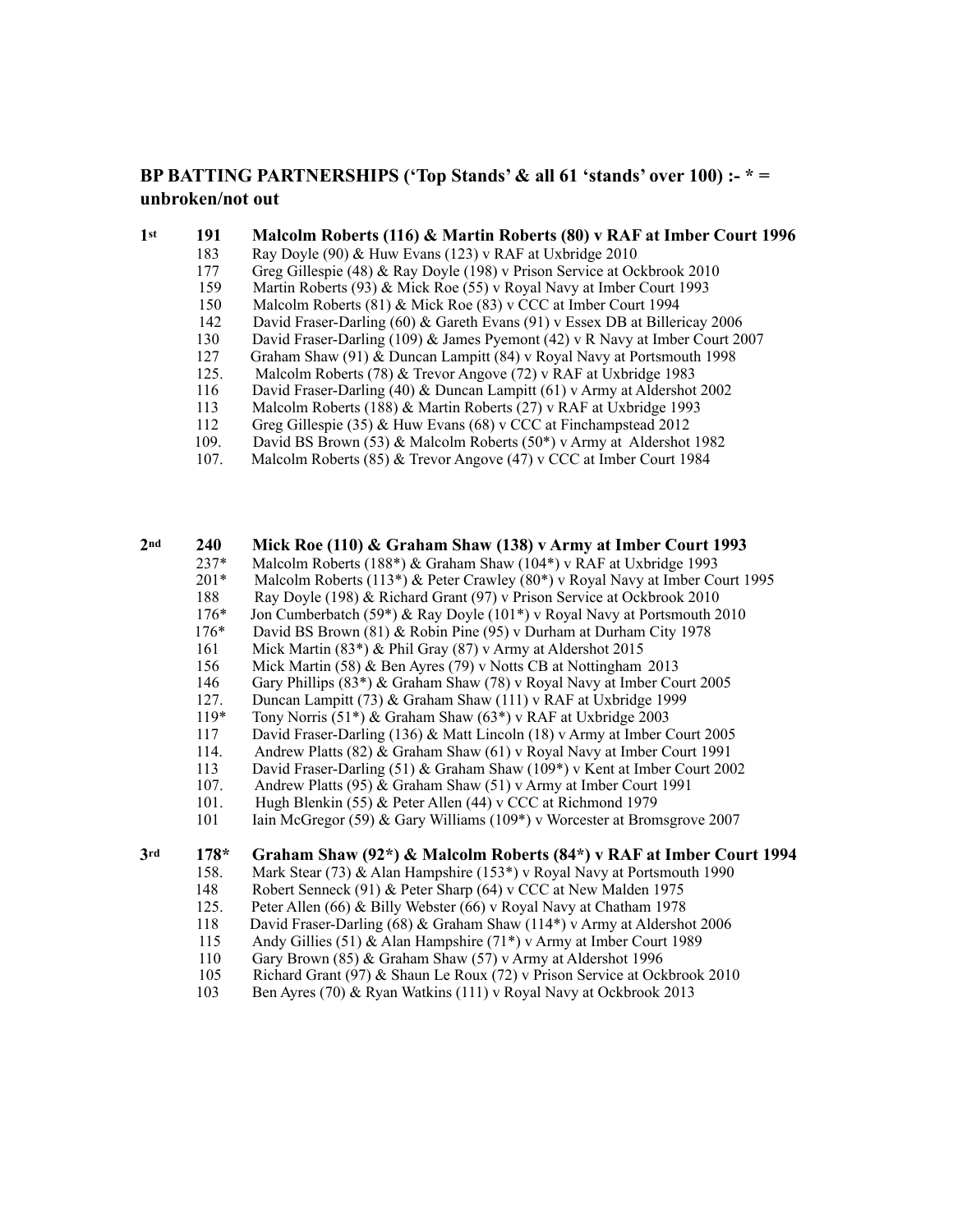| 4 <sup>th</sup>  | $173*$<br>1992 | Graham Shaw (108*) & David Fraser-Darling (66*) v RAF at Imber Court          |
|------------------|----------------|-------------------------------------------------------------------------------|
|                  | $143*$         | Alan Hampshire (153*) & Malcolm Dunstan (52*) v Royal navy at Portsmouth 1990 |
|                  | $130*$         | Malcolm Roberts (116*) & David Fraser-Darling (63*) v RAF at Uxbridge 1995    |
|                  | 116            | Greg Gillespie (70) & Duncan Midlgley (71) v Army at Aldershot 2012           |
|                  | $113*$         | David Fraser-Darling (66*) & Jason Finch (37*) v Kent at Imber Court 1998     |
|                  | 109            | David Fraser-Darling (71*) & Mel Dawson (39) v MCD in Zimbabwe 1995           |
| 5 <sup>th</sup>  | 148            | Graham Shaw (75) & Geoff Humpage (93) v Kent at Imber Court 1994              |
|                  | 137.           | Huw Evans (78) & Mel Dawson (71*) v CCC at Reigate Priory 1999                |
|                  | $133*$         | Gary Crossley (27*) & Ray Baker (100*) v Army at Sandhurst 1984               |
|                  | 109            | Mel Dawson (63*) & Mark Davies (59) v Royal Navy at Imber Court 2001          |
| 6 <sup>th</sup>  | 146            | Ryan Watkins (107) & Mark Davies (58) v Essex Ac at Billericay 2013           |
|                  | $131*$         | Graham Shaw (89*) & Mark Davies (51*) v Essex Dev XI at Billericay 2005       |
|                  | 110            | Paul Sparrow (52) & David Fraser-Darling (79) v Army at Aldershot 1990        |
|                  | 108            | David Fraser-Darling (111*) & Graham Shaw (58) v E Province in RSA 2004       |
|                  | 105            | Alan Davidson (79*) & James Adkins (58) v Royal Navy at Sunbury 2017          |
|                  | 101            | Dave Jackson (64*) & Ray Doyle (53) v Royal Navy at Sandiacre 2011            |
|                  | 100            | Gary Brown (151*) & Mark Davies (39) v Army at Imber Court 2001               |
| 7 <sup>th</sup>  | 112            | Mark Davies (93) & Tony Norris (34*) v CCC at Shenley 2002                    |
|                  | 102            | Simon Cole (78 & Steve Greig (44) v Berkshire at Falkland 2011                |
| <b>gth</b>       | 134            | Tim Heap (99) & Tony Smith $(38^*)$ v CCC at Imber Court 2004                 |
|                  | 120            | Steve Greig (62) & Russell Bryan (51) v CCC at Maidenhead & Bray 2011         |
| 9th              | 78             | Huw Evans (71*) & Tony Smith (40) v CCC at East Molesey 2009                  |
| 10 <sup>th</sup> | 36             | Andy Holland (25) & Tony Smith (17*) v CCC at Imber Court 2001                |

#### **BP CRICKET YEAR(LY) RATES!**

- **1993:- 5 matches, 1338 runs, 22 wickets (Av 60.81 runs per wkt & 267.6 runs per inns)**
- **2010:- 6 matches, 1657 runs, 37 wickets (Av 44.78 runs per wkt & 276.16 runs per inns)**
- **2013:- 6 matches, 1557 runs, 49 wickets (Av 31.77 runs per wkt & 259.5 runs per inns)**
- **2007:- 6 matches, 1535 runs, 52 wickets (Av 29.51 runs per wkt & 255.83 runs per inns)**
- **2004:- 9 matches, (+RSA) 2003 runs, 63 wickets (Av 31.79 runs per wkt & 222.55 runs per inns)**
- **1995:- 11 matches, (+ZIMB) 2052 runs, 61 wickets (Av 33.63 runs per wkt & 186.5 runs per inns)**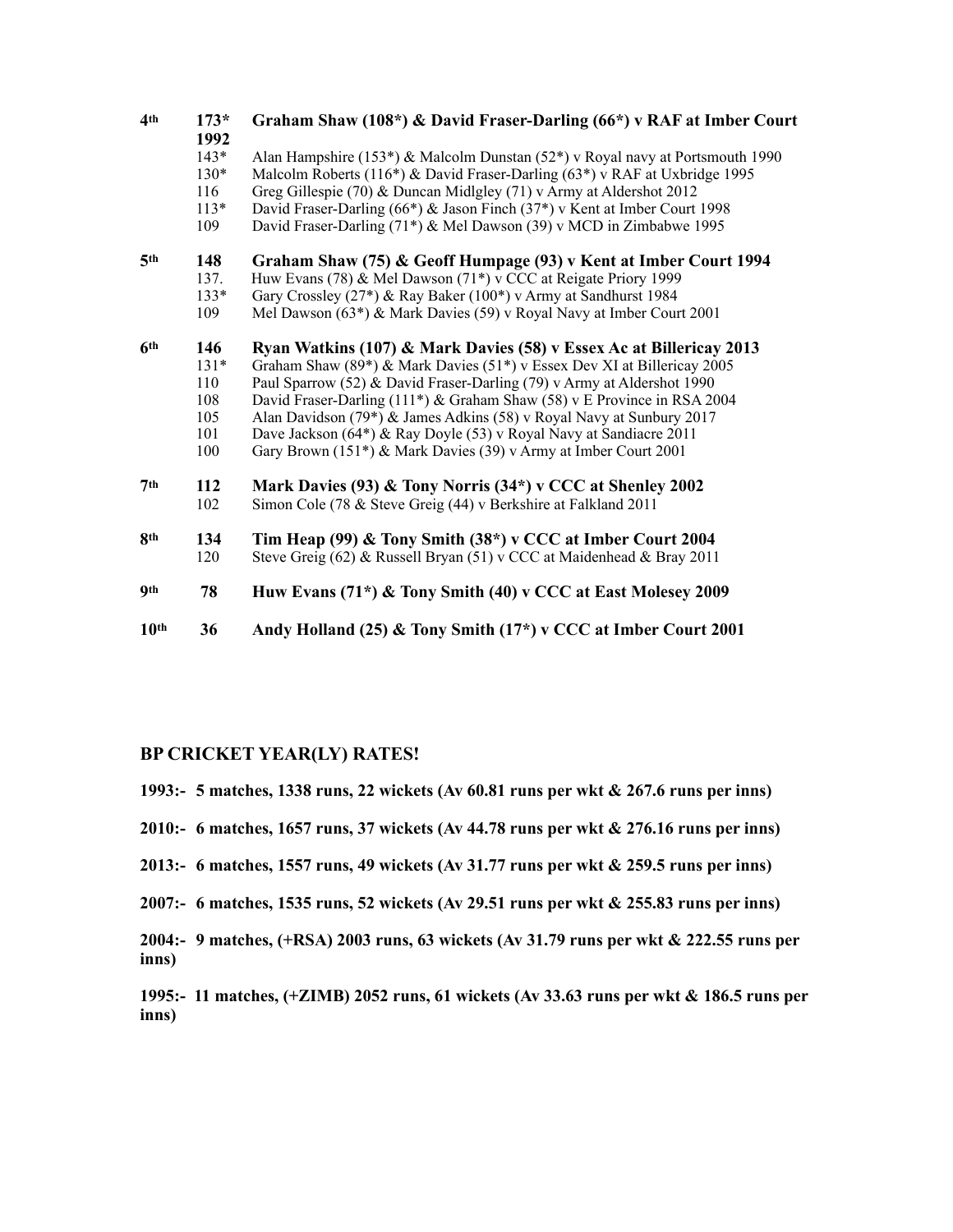# **BRITISH POLICE – MATCH AGGREGATES 500 PLUS** (28)

| 1                       | 625-11     | Army 365-4, British Police 260-7 at Aldershot 2018             |
|-------------------------|------------|----------------------------------------------------------------|
| $\boldsymbol{2}$        | $593 - 14$ | British Police 480-4, Prison Service 113-10 at Ockbrook 2010   |
| $\overline{\mathbf{3}}$ | $592 - 11$ | Kent 339-2, British Police 253-9 at Imber Court 1995           |
| $\overline{\mathbf{4}}$ | 591 - 12   | Army 295-8, British Police 296-4 at Imber Court 1993           |
| 5                       | $590 - 18$ | British Police 322-8, Royal Navy 268-10 at Nottingham 2013     |
| 6                       | $577 - 16$ | Kent 289-7, British Police 288-9 at Imber Court 2001           |
| 7                       | $558 - 9$  | British Police 278-6, CCC 280-3 at Imber Court 1994            |
| 8                       | $557 - 12$ | CCC 278-4, British Police 279-8 at Teddington 2007             |
| 9                       | $553 - 8$  | British Police 350-1, RAF 203-7 at Uxbridge 1993               |
| 10                      | $552 - 16$ | British Police 348-6, RAF 204 at Uxbridge 2010                 |
| 11                      | $552 - 16$ | British Police 283-7, Essex Academy 269-9 at Billericay 2013   |
| 12                      | $549 - 12$ | Notts CB 286-5, British Police 263-7 at Nottingham 2013        |
| 13                      | $548 - 18$ | Kent 278-7, British Police 270 at Imber Court 1994             |
| 14                      | $532 - 12$ | Essex DB 282-4, British Police 250-8 at Billericay 2008        |
| 15                      | $532 - 18$ | Essex Academy 345-8 v British Police 187-10 at Billericay 2015 |
| 16                      | $527 - 14$ | Durham 263-7, British Police 264-7 at Durham City 1978         |
| 17                      | $525 - 15$ | CCC 264-6, British Police 261-9 at Normandy CC 2005            |
| 18                      | $517 - 13$ | Surrey 296-5, British Police 221-8 at Imber Court 1988         |
| 19                      | $517 - 19$ | CCC 273-9, British Police 244 at Sunbury 2010                  |
| 20                      | $514 - 14$ | British Police 257-6, Army 257-8 at Imber Court 2001           |
| 21                      | $512 - 17$ | British Police 276-8, Royal Navy 236-9 at Portsmouth 1996      |
| 22                      | $509 - 14$ | Royal Navy 254-8, British Police 255-6 at Sandiacre 2011       |
| 23                      | $507 - 9$  | British Police 252-5, Worcester 255-4 at Bromsgrove 2007       |
| 24                      | $505 - 16$ | CCC 284-10, British Police 221-6 at Imber Court 2008           |
| 25                      | $503 - 14$ | British Police 251-10, Army 252-4 at Imber Court 2007          |
| 26                      | $511 - 10$ | British Police 318-3, Royal Navy 193-7 at Portsmouth 1990      |
| 27                      | $502 - 9$  | Royal Navy 248-6, British Police 254-3 at Imber Court 2005     |
| 28                      | $501 - 10$ | RAF 250-4, British Police 251-6 at Chigwell 19785              |

# **BRITISH POLICE – DEBUT HIGHS (50+)**

| 1                       | Gary Williams Dyfed Powys (135)         | 109*  | v Worcester           | 2007 |
|-------------------------|-----------------------------------------|-------|-----------------------|------|
| $\mathbf{2}$            | <b>Ryan Watkins Gwent (164)</b>         | 107   | v Essex Acd           | 2013 |
| 3                       | <b>Richard Grant Dyfed Powys (151)</b>  | 97    | v Prison Service 2010 |      |
| $\overline{\mathbf{4}}$ | Gareth Evans Lancashire (128)           | 91    | v Essex DB            | 2006 |
| 5                       | Peter Collingwood Durham (116)          | 86*   | v Essex DB            | 2004 |
| 6                       | <b>Gary Brown Durham (90)</b>           | 85    | v Army 1996           |      |
| 7                       | Gary Phillips Dyfed Powys (127)         | $83*$ | <b>v</b> Navy         | 2005 |
| 8                       | <b>Martin Bailey West Mids (70)</b>     | $79*$ | v RAF                 | 1991 |
| 9                       | Trevor Angove Devon & Corn (44)         | 72    | v RAF                 | 1983 |
| 10                      | Geoff Humpage West Mids (75)            | 63    | v Kent                | 1993 |
| 11                      | <b>Andy Platts Notts (66)</b>           | 62    | v CCC                 | 1990 |
| 12                      | Scott Campbell PSNIreland (193)         | 61    | <b>v</b> Lincs        | 2019 |
| 13                      | <b>Martin Thursfield Durham (104)</b>   | 60    | v Kent                | 1999 |
| 14                      | <b>Michael Roe</b> Avon $\&$ Som (74)   | 58    | v Kent                | 1993 |
| 15                      | <b>Iain McGregor PS N Ireland (134)</b> | 59    | v Worcester           | 2007 |
| 16                      | <b>Robin Pine Sussex (30)</b>           | 56    | v Durham Univ         | 1978 |
| 17                      | Dan Turner Met (156)                    | 53    | <b>v</b> Fire Service | 2011 |
| 18                      | <b>Alan Davidson Scotland (185)</b>     | 52    | v Essex Acad          | 2017 |
| 19                      | <b>Jason Finch Sussex (95)</b>          | 51    | v Army 1997           |      |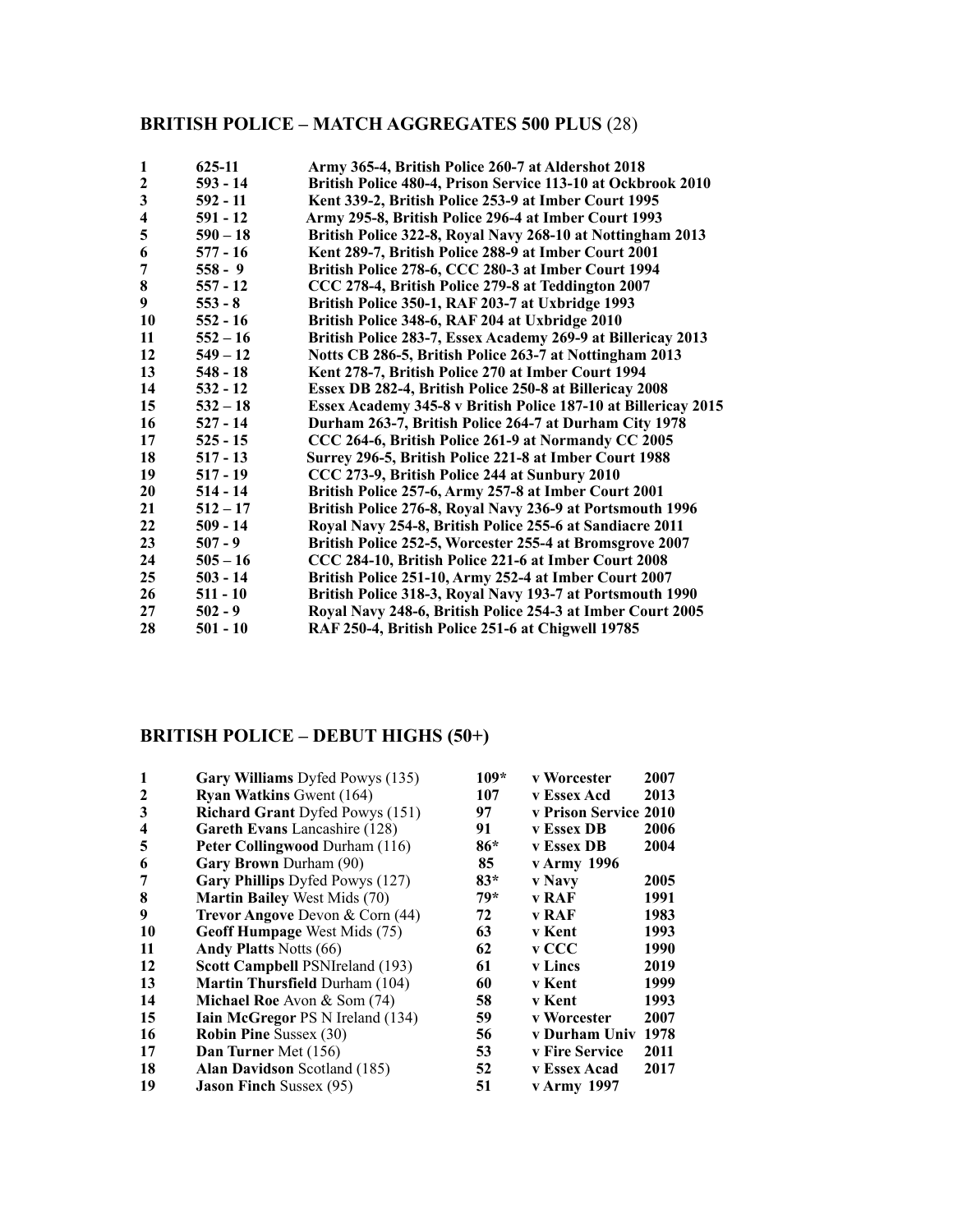# **BRITISH POLICE – DEBUT LOWS (0)**

|                         | <b>Stuart Drakeley Kent (196)</b>          |   | <b>v</b> Lincs      | 2019 |
|-------------------------|--------------------------------------------|---|---------------------|------|
| $\mathbf{2}$            | Peter Cockell Lancs (47)                   |   | <b>v</b> Surrey     | 1983 |
| 3                       | <b>Steve Grattan Notts (46)</b>            |   | <b>v</b> Surrey     | 1983 |
| $\overline{\mathbf{4}}$ | <b>Graham Shaw Cleveland (65)</b>          | O | v Royal Navy        | 1990 |
| 5                       | <b>Duncan Watson Met (69)</b>              |   | v CCC               | 1991 |
| 6                       | <b>Chris Miller Notts (71)</b>             |   | v Kent              | 1992 |
| 7                       | <b>Duncan Lampitt Staffordshire (98)</b>   |   | v Kent              | 1998 |
| 8                       | <b>Neil Cunningham</b> Hampshire (99)      |   | v Kent              | 1998 |
| 9                       | <b>Andy Martin Staffordshire (110)</b>     |   | v RAF               | 1999 |
| 10                      | <b>Derek Pickering Notts (122)</b>         |   | <b>v</b> E Province | 2004 |
| 11                      | <b>Algimar Sherivar Kent (133)</b>         |   | v Essex DB          | 2007 |
| 12                      | <b>Murray Barnett Sussex (138)</b>         |   | v Worcester         | 2007 |
| 13                      | <b>Richard McCutcheon</b> Lancashire (145) |   | v Essex Acd.        | 2009 |
| 14                      | <b>James Ellis</b> Lancashire (159)        |   | v RAF               | 2011 |
| 15                      | <b>Mitchell Harris Gwent (190)</b>         |   | v CCC               | 2018 |

# **HIGHEST BRITISH POLICE SCORES (300+)**

| $\mathbf{1}$            | 480-4     | v | <b>Prison Service at Ockbrook</b>  | 2010 |
|-------------------------|-----------|---|------------------------------------|------|
| $\overline{2}$          | $350-1$   | v | <b>Royal Air Force at Uxbridge</b> | 1993 |
| 3                       | 348-6     | v | <b>Royal Air Force at Uxbridge</b> | 2010 |
| $\overline{\mathbf{4}}$ | 323-9     | v | <b>Royal Navy at Imber Court</b>   | 2007 |
| 5                       | $322 - 8$ | v | <b>Royal Navy at Ockbrook</b>      | 2013 |
| 6                       | 318-3     | v | <b>Royal Navy at Portsmouth</b>    | 1990 |
| 7                       | $300 - 5$ | v | <b>Army at Aldershot</b>           | 2006 |

# **LOWEST SCORES FOR BRITISH POLICE (-100)**

|                         | 58 | v | <b>Nottinghamshire at Southwell</b>         | 1979 |
|-------------------------|----|---|---------------------------------------------|------|
| $\mathbf{2}$            | 62 | v | <b>Commissioners XI at Bramshill</b>        | 1979 |
| 3                       | 64 | v | <b>Club Cricket Conference at Slough</b>    | 1991 |
| $\overline{\mathbf{4}}$ | 88 | v | <b>Grant Flowers XI in Harare, Zimbabwe</b> | 1995 |
| 5                       | 94 | v | <b>Hampshire at Imber Court</b>             | 1981 |

# **HIGHEST SCORES AGAINST 'BP' (300+)**

| 1                       | 387-3     | bv | <b>Nottinghamshire at Southwell</b> | 1979 |
|-------------------------|-----------|----|-------------------------------------|------|
| $\mathbf{2}$            | 365-4     | bv | <b>Army at Aldershot</b>            | 2018 |
| $\mathbf{2}$            | $345 - 8$ | bv | <b>Essex Academy at Billericay</b>  | 2015 |
| 3                       | 339-2     | bv | <b>Kent at Imber Court</b>          | 1995 |
| $\overline{\mathbf{4}}$ | $304-6$   | bv | <b>Surrey at Imber Court</b>        | 1990 |

# **LOWEST SCORES BY BRITISH POLICE OPPOSITION (-100)**

|                         | 58 | by | Bedford Invit. XI at Mill CG, RSA           | 2004 |
|-------------------------|----|----|---------------------------------------------|------|
|                         | 60 | by | <b>MCC</b> at Bramshill                     | 1973 |
| 3                       | 71 | by | Durham University at Durham University 1978 |      |
| $\overline{\mathbf{4}}$ | 79 | bv | <b>Kent at Beckenham</b>                    | 1976 |
| -5                      | 87 | by | <b>Scottish Police in Edinburgh</b>         | 1975 |
| -6                      | 95 | bv | <b>Sussex at Bramshill</b>                  | 197  |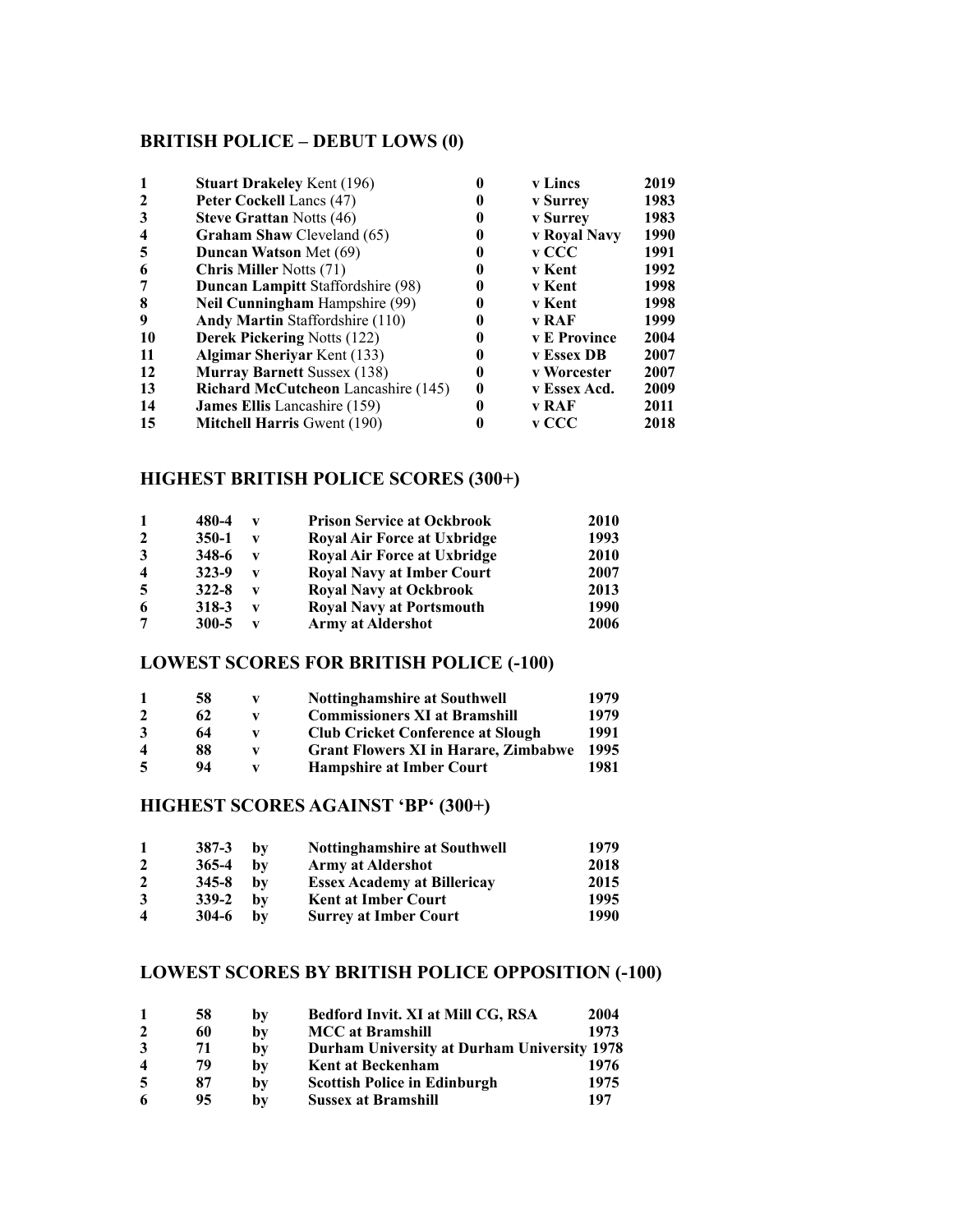# **BP Highest score per batting position.**

| 1                       | <b>Malcolm Roberts</b>      | 188*   | V            |
|-------------------------|-----------------------------|--------|--------------|
| $\boldsymbol{2}$        | <b>Ray Doyle</b>            | 198    | V            |
| 3                       | <b>Graham Shaw</b>          | 138    | $\mathbf{V}$ |
| $\overline{\mathbf{4}}$ | <b>Alan Hampshire</b>       | $153*$ | $\mathbf{V}$ |
| 5                       | Peter Allen                 | 100*   | V            |
| 6                       | <b>Ryan Watkins</b>         | 107    | V            |
| 7                       | <b>David Fraser-Darling</b> | 79     | V            |
| 8                       | <b>Huw Evans</b>            | $61*$  | V            |
| 9                       | <b>Russ Bryan</b>           | $51*$  | V            |
| 10                      | <b>Tony Smith</b>           | 40     | V            |
| 11                      | <b>Gareth Morris</b>        | 20     | V            |

**RAF at Uxbridge 1993 Prison Service at Ockbrook 2010 Army at Imber Court 1993 Royal Navy at Portsmouth 1990 6 CCC at Imber Court 1977 Essex Academy at Billericay 2013 Army at Aldershot 1990 Royal Navy at Imber Court 2002 CCC** at Maidenhead 2011 **CCC at East Molesey 2009 Essex at Billericay 2015** 

# **BP Cricket Years 250+ Runs**

|                  |                                        | Runs | Inns | Average | Year |
|------------------|----------------------------------------|------|------|---------|------|
|                  | <b>Ray Doyle</b> – Cheshire (143)      | 523  | 5    | 130.75  | 2010 |
| $\overline{2}$   | <b>Ryan Watkins</b> – Gwent $164$ )    | 332  | 6    | 66.4    | 2013 |
| 3                | <b>Malcolm Roberts</b> – Met $(35)$    | 321  | 4    | 80.25   | 1993 |
| $\boldsymbol{4}$ | <b>Michael Roe</b> – Avon & Som $(74)$ | 305  | 4    | 76.25   | 1993 |
| 5                | <b>Graham Shaw</b> – Cleveland $(65)$  | 300  | 5    | 60      | 1993 |
| 6                | <b>Graham Shaw</b> – Cleveland $(65)$  | 299  | 5    | 59.8    | 1996 |
| 7                | <b>Graham Shaw</b> – Cleveland $(65)$  | 291  | 4    | 97      | 2005 |
| 8                | <b>Graham Shaw</b> – Cleveland $(65)$  | 279  | 8    | 39.85   | 2004 |
| 9                | David Fraser-Darling – Notts $(62)$    | 276  | 5    | 55.2    | 2005 |

#### **BP Cricket Year 10 + wickets**

|                         |                                          | <b>Overs</b> | Mds  | <b>Runs</b> | Wkts    | Year |
|-------------------------|------------------------------------------|--------------|------|-------------|---------|------|
| 1                       | <b>Tony Smith</b> – South Wales $(54)$   | 48.3         | 10   | 112         | 16      | 1998 |
| $\overline{2}$          | Gareth Morris – Staffordshire (153).     | 51           | 3    | 248         | 14      | 2013 |
| 3                       | Peter Davey – $GMP(37)$                  | 57.1         |      | 215         | 12      | 1981 |
|                         | <b>Tony Smith</b> – South Wales $(54)$   | 63.2         | 4    | 210         | 14      | 2004 |
| $\overline{\mathbf{4}}$ | <b>Mark Davies</b> – Dyfed Powys $(107)$ | 38.2         |      | 201         | 11      | 2005 |
|                         | <b>Mark Davies</b> – Dyfed Powys $(107)$ | 48           | 2    | 199         | 11      | 2001 |
| 5                       | <b>Steve Ecclestone</b> – West Mids (80) | 24           | 0    | 128         | 10      | 1995 |
|                         | David Lees $-$ GMP (59)                  | 29.3         | 5    | 136         | 10      | 1989 |
|                         | <b>Tony Smith</b> – South Wales $(54)$   | 39           | 5    | 156         | 10      | 2003 |
|                         | <b>David Brown</b> – South Yorks (32)    | 51           | 9    | 184         | 10      | 1978 |
|                         | <b>BP Cricket Week Average 100+runs</b>  |              |      |             |         |      |
|                         |                                          | Runs         | lnns | NO          | Average | Year |

| Tony Norris – Met $(111)$                    | 165 |   | 165    | <b>2002</b> |
|----------------------------------------------|-----|---|--------|-------------|
| <b>Ray Baker</b> – Met $(48)$                | 136 |   | 136    | 1984        |
| <b>Malcolm Roberts</b> – Met $(35)$          | 244 | 4 | 122    | 1995        |
| <b>Malcolm Dunstan</b> – Devon & Corn $(38)$ | 118 |   | 118    | 1985        |
| <b>Alan Hampshire</b> – South Yorks $(41)$   | 219 |   | 109.5  | 1982        |
| Ray Doyle - Cheshire (143)                   | 325 |   | 108.33 | <b>2010</b> |
| <b>Keith Donohue</b> – Devon & Corn $(73)$   | 105 |   | 105    | 1995        |
| Roger Cruttenden – Kent $(13)$               | 201 |   | 100.5  | 1978.       |
|                                              |     |   |        |             |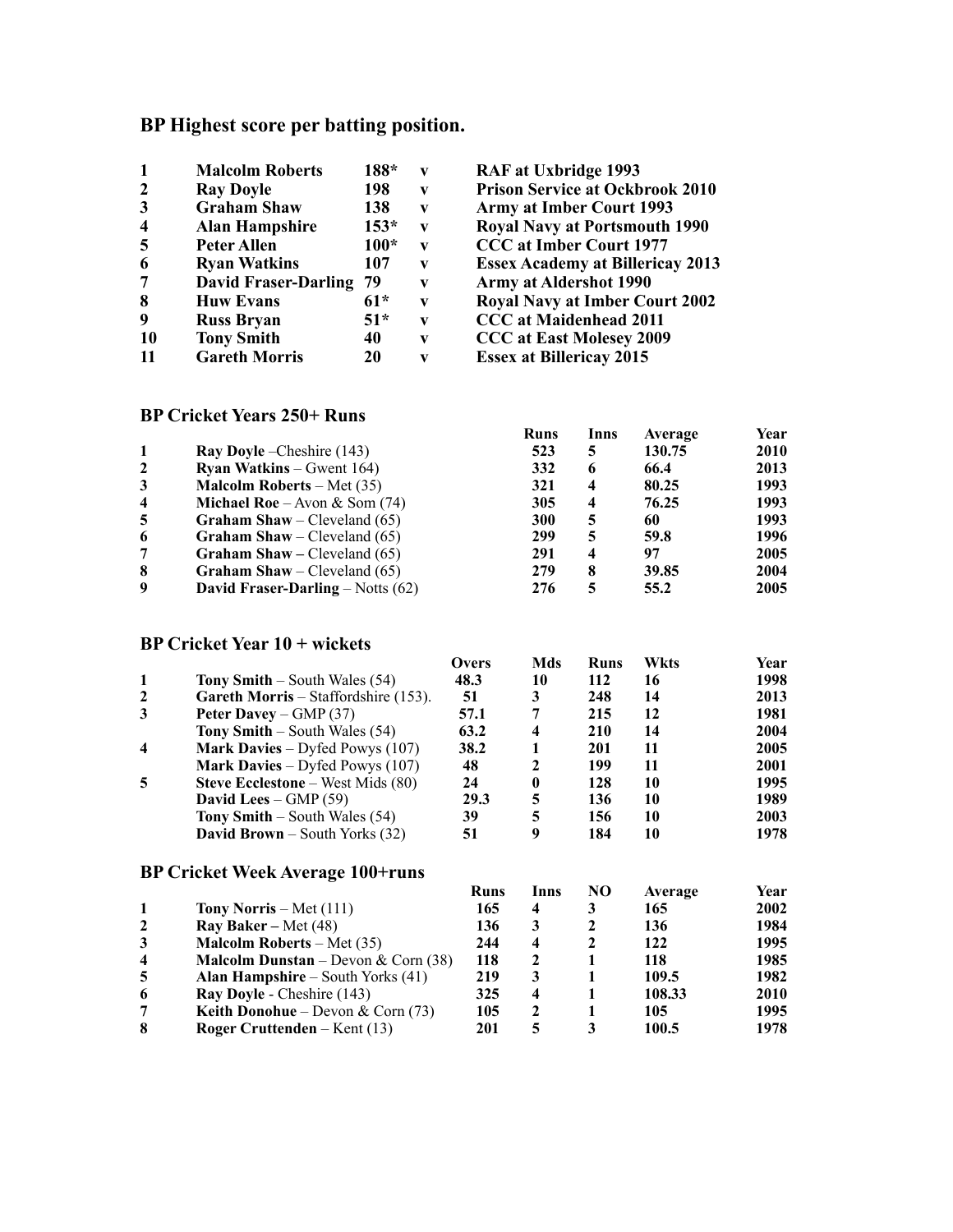# **GROUNDS : (Results/match number – sequence – win ratio) Matches 202 :- UKVenues 45, Overseas 11.**

| 1               | <b>Bramshill</b>                                                  | $W(1) - A(2) - W(3) - W(8) - L(27)$                                                                                                                                                                                                                                | M5, W3, A/D1, 11 (60%)                                |
|-----------------|-------------------------------------------------------------------|--------------------------------------------------------------------------------------------------------------------------------------------------------------------------------------------------------------------------------------------------------------------|-------------------------------------------------------|
| $\mathbf{2}$    | Ferryfield, Edinburgh D(4)                                        |                                                                                                                                                                                                                                                                    | M1, W0, A/D1, L0                                      |
| 3               | Edinburgh                                                         | W(5)                                                                                                                                                                                                                                                               | M1, W1, A/D0, L0 (100%)                               |
| 4               | <b>RAF Uxbridge</b>                                               | $W(6)-L(13)-L(24)-L(31)-W(41)-W(60)-L(72)-W(80)-W(88)-W(103)-W(123)-L(133)-W(143)$                                                                                                                                                                                 |                                                       |
| 5               | <b>New Malden</b>                                                 | $W(157)$ -W(166)-L(177)-W(182)-W(207)                                                                                                                                                                                                                              | M18, W11, A/D1, L6 (61.11%)<br>M2, W1, A/D0, L1 (50%) |
| 6               | Mote                                                              | $L(7)-W(35)$<br>W(9)                                                                                                                                                                                                                                               | M1, W1, A/D0, L0 (100%)                               |
| 7               |                                                                   | MPSG Imber Court A(10)-L(14)-L(15)-L(32)-L(33)-W(34)-L(37)-D(40)-L(42)-L(43)-W(44)-W(46)-W(47)                                                                                                                                                                     |                                                       |
|                 |                                                                   | $W(49)-W(51)-W(52)-W(53)-D(54)-W(55)-D(56)-L(59)-W(61)-D(62)-D(64)-W(65)-D(67)$                                                                                                                                                                                    |                                                       |
|                 |                                                                   | $L(68)-D(69)-W(71)-L(73)-L(75)-L(77)-L(78)-W(81)-W(82)-L(83)-A(84)-A(86)-W(87)$                                                                                                                                                                                    |                                                       |
|                 |                                                                   | $W(89)-W(90)-L(92)-W(93)-L(96)-W(104)-W(105)-L(106)-L(109)-L(111)-W(112)-W(113)$                                                                                                                                                                                   |                                                       |
|                 |                                                                   | $W(114)-W(115)-W(118)-W(119)-L(121)-W(124)-L(127)-W(128)-L(129)-W(130)-W(131)-L(132)-L(129)-W(130)-W(131)-L(132)-W(120)-W(120)-W(120)-W(130)-W(131)-W(131)-W(120)-W(120)-W(120)-W(130)-W(131)-W(131)-W(120)-W(120)-W(120)-W(130)-W(131)-W(131)-W(121)-W(121)-W(12$ |                                                       |
|                 |                                                                   | $W(134)-W(136)-W(137)-W(138)-W(139)-L(146)-W(147)-W(154)-W(155)-L(161)-W(162)-L(164)-W(164)-W(165)-W(165)-W(165)-W(165)-W(165)-W(165)-W(165)-W(165)-W(165)-W(165)-W(165)-W(165)-W(165)-W(165)-W(165)-W(165)-W(165)-W(165)-W(165)-W(165)-W(165)-W(165)-W(165)-W(16$ |                                                       |
|                 |                                                                   | $W(165)$ -W(171)-A(172)-L(175)                                                                                                                                                                                                                                     |                                                       |
|                 |                                                                   |                                                                                                                                                                                                                                                                    | M79, W41, A/D11, L 27 (51.8%)                         |
| 8               |                                                                   | US SG, Portsmouth L(11)-W(30)-W(38)-W(57)-L(63)-W(74)-W(94)-W(110)-W(117)-W(126)-W(141)-W(170)-W(180)-                                                                                                                                                             |                                                       |
| $L(205)-W(215)$ |                                                                   |                                                                                                                                                                                                                                                                    | M16, W13,A/D0, L3 (81.25%)                            |
| 9               | Beckenham                                                         | W(12)                                                                                                                                                                                                                                                              | M1, W1, A/D0, L0 (100%)                               |
| 10              | <b>Chigwell</b>                                                   | $L(16)-W(20)-D(21)-W(26)-D(28)$                                                                                                                                                                                                                                    | M5, W2, A/D2, L1 (40%)                                |
| 11              | Llandarcy                                                         | A(17)                                                                                                                                                                                                                                                              | M1, W0, A/D1, L0                                      |
| 12              | Durham Univ.                                                      | W(18)                                                                                                                                                                                                                                                              | M1, W1, A/D0, L0 (100%)                               |
| 13              | <b>Durham City</b>                                                | W(19)                                                                                                                                                                                                                                                              | M1, W1, A/D0, L0 (100%)                               |
| 14              | Old Nore, Chatham $W(22)$                                         |                                                                                                                                                                                                                                                                    | M1, W1, A/D0, L0 (100%)                               |
| 15              | Southwell $A(23)$                                                 | M1, W0, A/D1, L0                                                                                                                                                                                                                                                   |                                                       |
| 16              | <b>Richmond Town</b>                                              | D(25)                                                                                                                                                                                                                                                              | M1, W0, A/D1, L0                                      |
| 17<br>18        | Southampton                                                       | L(29)                                                                                                                                                                                                                                                              | M1, W0, A/D0, L1                                      |
| 19              | <b>Taunton</b>                                                    | D(36)<br>Army OCG Aldershot A(39)-L(58)-L(66)-W(76)-W(85)-W(95)-W(108)-W(116)-W(125)-W(135)-W(145)-W(159)-                                                                                                                                                         | M1, W0, A/D1, L0                                      |
|                 |                                                                   | $W(174) - L(179) - W(190) - W(204) - L(210) - L(214)$                                                                                                                                                                                                              | M18, W12, A/D1, L5 (66.6%)                            |
| 20              | Ealing                                                            | L(45)                                                                                                                                                                                                                                                              | M1, W0, A/D0, L1                                      |
| 21              | Sandhurst                                                         | W(48)                                                                                                                                                                                                                                                              | M1, W1, A/D0, L0 (100%)                               |
| 22              | <b>High Wycombe</b>                                               | L(50)                                                                                                                                                                                                                                                              | M1, W0, A/D 0, L1                                     |
| 23              | Maidenhead & Bray D(70) L(185)                                    |                                                                                                                                                                                                                                                                    | M1, W0, A/D1, L1                                      |
| 24              | Slough                                                            | L(79)                                                                                                                                                                                                                                                              | M1, W0, A/D0, L1                                      |
| 25              | Weybridge                                                         | $W(91)$ - $W(142)$                                                                                                                                                                                                                                                 | $M2, W2, A/D0, L0 (100\%)$                            |
| 26              | <b>ZIMBABWE</b>                                                   | $W(97)-W(98)-W(99)-W(100)-W(101)-L(102)$                                                                                                                                                                                                                           | M6, W5, A/D0, L1 (83.3%)                              |
| 27<br>28        | <b>South Hampstead</b>                                            | W(107)                                                                                                                                                                                                                                                             | M1, W1, A/D0, L0 (100%)                               |
| 29              | Canterbury<br><b>Reigate Priory</b>                               | A(120)<br>W(122)                                                                                                                                                                                                                                                   | M1, W0, A/D1, L0<br>M1, W1, A/D0, L0 (100%)           |
| 30              | <b>Shenley</b>                                                    | W(138)                                                                                                                                                                                                                                                             | M1, W1, A/D0, L0 (100%)                               |
| 31              | <b>Billericay</b>                                                 | $W(144)-W(153)-W(158)-W(163)-L(169)-A(173)-L(178)-W(192)-L(203)-L(209)-L(213)$                                                                                                                                                                                     |                                                       |
|                 |                                                                   |                                                                                                                                                                                                                                                                    | M11, W5, A/D1, L5 (45.45%)                            |
| 32              | <b>SOUTH AFRICA</b>                                               | $W(148)$ -L(149)-W(150)-W(151)-W(152)                                                                                                                                                                                                                              | M5, W4, A/D0, L1 (80%)                                |
| 33              | Normandy                                                          | L(156)                                                                                                                                                                                                                                                             | M1, W0, A/D0, L1                                      |
| 34              | <b>Teddingtom</b>                                                 | W(167)                                                                                                                                                                                                                                                             | M1, W1, A/D0, L0 (100%)                               |
| 35              | <b>Bromsgrove</b>                                                 | W(168)                                                                                                                                                                                                                                                             | M1, W1, A/D0, L0 (100%)                               |
| 36<br>37        | <b>East Molesey</b>                                               | $L(176) - L(211)$<br>$L(181) - W(212)$                                                                                                                                                                                                                             | M2, W0, A/D 0, L2                                     |
| 38              | Sunbury<br>Ockbrook                                               | W(183)-W(186)-L(196)-W(197)-L(200)-W(201)                                                                                                                                                                                                                          | M2, W1, A/D 0, L1(50%)<br>M5, W4, A/D 0, L2 (80%)     |
| 39              | Falkland                                                          | $A(184)-W(189)$                                                                                                                                                                                                                                                    | M2, W1, A/D 1, L0 (50%)                               |
| 40              | <b>Ashby Hastings</b>                                             | L(187)                                                                                                                                                                                                                                                             | M1, W0, A/D 0, L1                                     |
| 41              | Sandiacre                                                         | W(188), W(199)                                                                                                                                                                                                                                                     | M2, W2, A/D 0, L0 (100%)                              |
| 42              | Finchampstead                                                     | W(191)                                                                                                                                                                                                                                                             | M1, W1, A/D 0, L0 (100%)                              |
| 43              | Camberley                                                         | $W(193) - L(216)$                                                                                                                                                                                                                                                  | M2, W1, A/D 0, L1 (50%)                               |
| 44              |                                                                   | Lady Bay, Nottingham $T(194)$ - L $(195)$ -L $(202)$                                                                                                                                                                                                               | M3, W0, T1, A/D 0, L2                                 |
| 45              | Penkridge                                                         | W(198)                                                                                                                                                                                                                                                             | M1, W1, A/D 0, L0 (100%)                              |
| 46              | <b>Guildford CC</b>                                               | L(206)                                                                                                                                                                                                                                                             | M1, W0, A/D 0, L1                                     |
| 47<br>48        | Carrickfergus CC, N Ireland A(208)<br>Woodhall Spa, Lincs W(217), |                                                                                                                                                                                                                                                                    | M1, W0, A/D 1, L0<br>M1, W1, A/D 0, L0 (100%)         |
| 49              | Farnsfield CC, Notts W(218),                                      |                                                                                                                                                                                                                                                                    | M1, W1, A/D 0, L0 (100%)                              |
| 50              | Hucknall CC, Notts L(219)                                         |                                                                                                                                                                                                                                                                    | M1, W0, A/D 0, L1                                     |
| 51              | Thoresby Colly CC, Notts I(220)                                   |                                                                                                                                                                                                                                                                    | M1, W0, A/D0, L1                                      |
|                 |                                                                   |                                                                                                                                                                                                                                                                    |                                                       |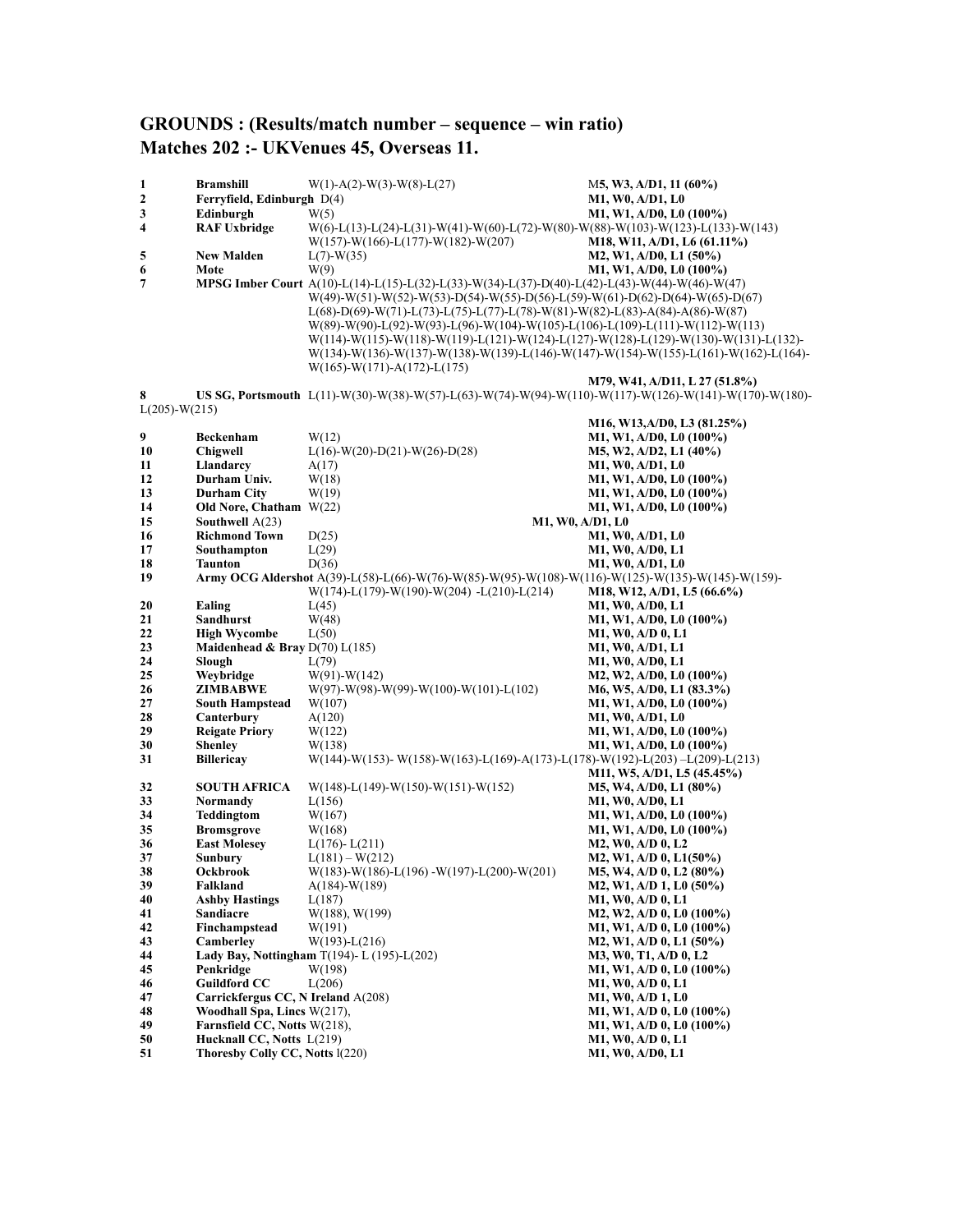#### **OFFICIALS RECORDS:-**

**Umpires Appearances (\*No precise umpiring detail 1973-1980)** 

**Nigel Plews\*** – Notts (76-80) **14, Jim Fort\*** - Merseyside (77) **1, A Plaice\*** (81) **1, George Beal\***  - Hampshire (81-87) **29, D Forder** (84) **1, Ken Candler** – Port of Liverpool (88-89) **5, Maurice Cassidy** – Merseyside (88-95) **5, Peter Mitchell** – Notts (89-99) **44, Alan Hurved** – Metropolitan (89-92) **4, Barry Orton** – Leicester (93-10) **9, Stan Robinson** – Metropolitan (94-98) **6, Len Sparrow** – West Mercia (95) **1, Peter Allen** – Metropolitan (99) **1, Steve Garratt**  – Notts (00-04) **18, Trevor Cox** – Sussex (03-10) **20, Clive Lacey** – Metropolitan (03-07) **6, Mike Jones** – Merseyside (08-11) **13, Ray Knowles** - South Yorks (11-19) **29, Neil Vaughan**  (19) **1.** 

**Nigel Plews – Nottinghamshire was the first 'official' British Police umpire. He was later elevated to 'First Class' status and became a well respected Test Match umpire on the International Panel. Steve Garratt, also of Nottinghamshire became a 'First Class' umpire having been raised to that status in 2003 retiring in 2018.** 

**George Beale – Hampshire umpired in a record 23 consecutive British Police matches from 16th July 1981, 'BP' v Club Cricket Conference at Imber Court until 15th July 1987, 'BP' v Royal Navy at Imber Court.** 

**Peter Mitchell – Nottinghamshire, umpired at County 2nds and Minor County level and officiated in an Abbot Ale Final at Lords – Has 'stood' in the most British Police matches with a total of 44.** 

#### **SCORE BOX APPEARANCES :-**

**K Tomkins** (78) **2, Maurice Cassidy** – Merseyside (79) **1, Martin Jones** – South Wales (77-88) **2,** 

**T E Holding** (84) **4, Gordon A'Court** – South Wales (85-99) **66, Jim Briscoe** – Merseyside (99-01) **16, Neil Fox** – Cleveland (02-03) **10, Derek Pickering** – Notts (04-05) **11, Peter Mitchell** – Notts (06-19) 4**3, Mel Dawson** – Staffs (04-08) **10, Richard Pickering** – Notts (04) **1, Debbie Christopher** - Met (09) **2, Trevor Cox** - Sussex (09) **1.**

**From 1973 to 1983 there were few 'official' British Police scorers, the duties being undertaken in the main by squad members, some of whom have their details recorded on the scorecards.** 

**Gordon A'Court – South Wales, represented British Police as scorer in 66 matches. What will take some beating though is his record of 65 consecutive appearances! His debut was on the 15th July 1985, 'BP' v Club Cricket Conference at High Wycombe and he tried to retire on 24th June 1997 after the 'BP' v Kent match at Imber Court. Thankfully he kept his pens full of ink and was available for the 1999 RAF match at Uxbridge to add to his fabulous record. Gordon was also custodian of the scorebooks and without his attention to detail it would not have been impossible to have produced the many British Police CC publications.**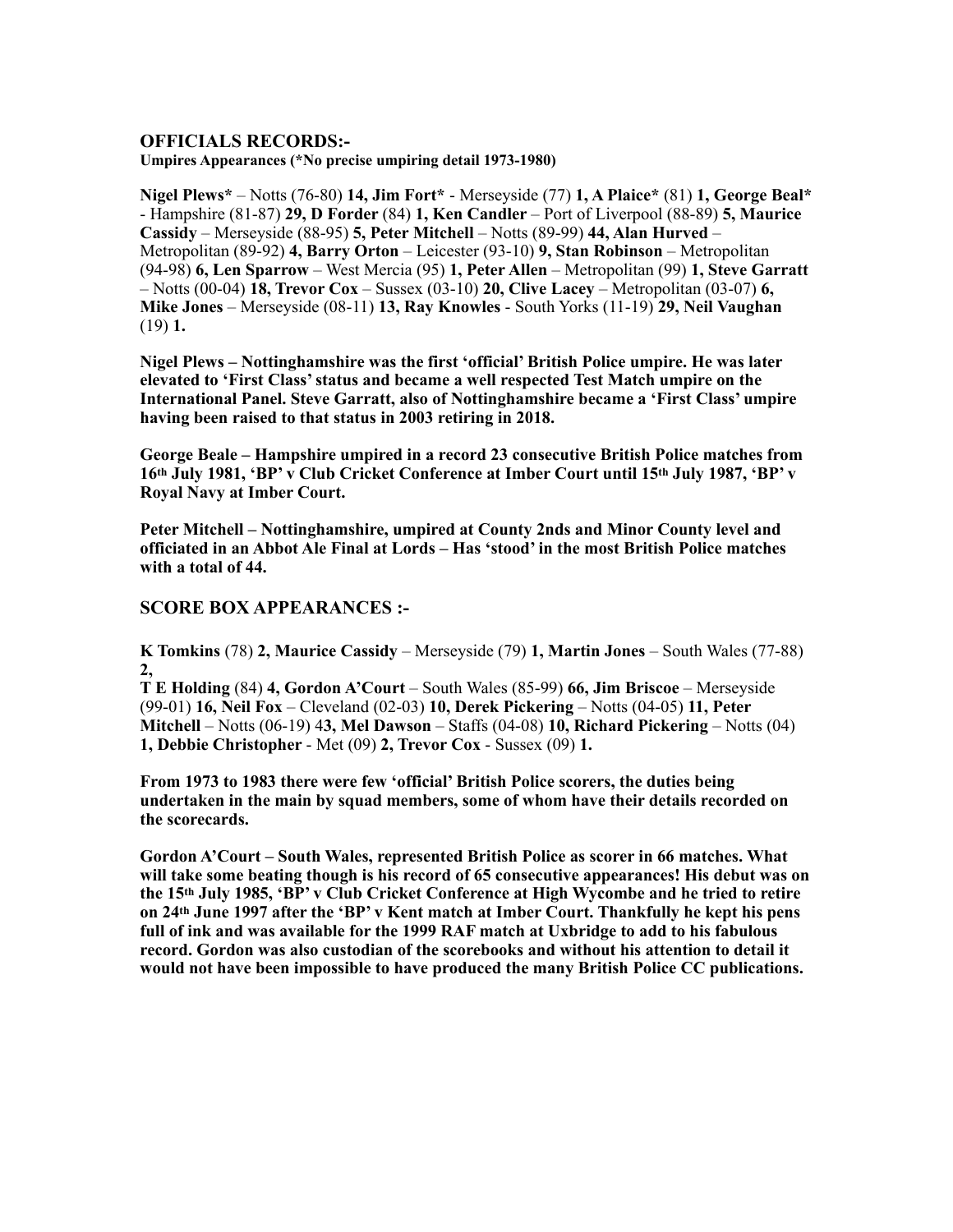# **COMMENTS / ADDITIONAL OBSERVATIONS**

#### **BRITISH POLICE :- LONGEST UNBEATEN SEQUENCE (12)**

**2002-04 saw Graham Shaw's team 'chalk up' 12 consecutive wins – overtaking the 1996-99 record of 9 matches unbeaten (8 wins, 1 Abandoned/draw), with David Fraser-Darling captain for the 8 wins!** 

#### **FORCES & PLAYERS REPRESENTING BRITISH POLICE :-**

 $(-)$  = Dual force representation

**Metropolitan 26(3), Nottinghamshire 13(1), Staffordshire 12, Devon & Cornwall 12, Lancashire 10, South Yorkshire 9(1), West Midlands 9, Durham 9(1), Northumberland 8, RUC/PS N.Ireland 6, Cleveland 6, South Wales 6, Dyfed Powys 6, West Mercia 6, Sussex 5, Essex 5, Hampshire 5, GMP 5(1), Cheshire 4, West Yorkshire 3, Leicestershire 3, Norfolk 3(1), Gwent 3, Kent 3, Merseyside 3, Surrey 3, Scotland 2, City of London 2, Northamptonshire 2, North Wales 2, Gloucestershire 2, Grampian 1, Humberside 1, Avon & Somerset 1, Strathclyde 1, Thames Valley 1, Wiltshire 1, Warwickshire 1(1), Derbyshire 1(1), Hertfordshire 1, BTP 1.** 

**Graham Shaw, holds the record for BP appearances with 103, captaining on 53 occasions. David Fraser-Darling, has 98 caps, 29 as captain. David did not miss a match from his debut in 1989 until 1998, an unbroken run of 52 matches.** 

**BRITISH POLICE :- LONGEST SEQUENCE WITHOUT A WIN (5) 5 matches:- 1977 (Abnd/Drawn 1, Lost 4), 1988-89 (Abnd/Drawn 3, Lost 2), 2009-10 (Lost 5)** 

#### **BP CONSECUTIVE DOUBLE FIGURE SCORES:**

**The record is held by Malcolm Roberts**– Met (35) **with 12 in the following sequence between 1983 and 1985, (78-24-74\*-43-19-19-29-85-26-78\*-14-42). In 2nd place with 11 Alan Hampshire** – South Yorkshire (41) **who between 1986 and 1988 had totals of (37-14-25-10-41-43-26-11-82-18\*-28), with Mick Martin** – Gwent (166) **2013-18 scored 32\*- 17\*- 30- 19- 17- 83\*- 24- 25- 53- 12- 20. David Fraser-Darling** – Notts (62) **managed 2 x 10 running double figure knocks 1992-1994 & 2001-2004, Graham Shaw**- Cleveland (65) **1x10 1995-1996.** 

**Malcolm Roberts –** Metropolitan (35) **does not have a single 'duck' shown on his record of 62 innings. Alan Hampshire –** South Yorkshire (41) **registered just one, in his last and 57th innings in 1995 v Occasionals XI in Zimbabwe!** 

#### **FAMILY FORTUNES'**

**Stephen Bailey – Staffs (63) and Martin Bailey – West Mids (70), are the only two brothers to have represented British Police, they both went on to serve and play with the Staffordshire Force. In 2011 Ted Roe - Wiltshire (155) followed his father Mike Roe - Avon & Somerset (72) into the side.** 

**Alan Hampshire – South Yorks (41) and Ian Hampshire – Notts/South Yorks (102), are uncle and nephew respectively. Ian is the son and Alan the brother of John Hampshire the former Yorkshire, Derbyshire and England batsman, who became a Test Match umpire. Ian was the first member of Police 'support staff' to have played, he then went on to become a regular officer going back to his roots representing South Yorkshire!** 

**Peter Crawley – Notts (85), is the 'middle' brother of Mark who played for Nottinghamshire and younger brother John of Lancashire, Hampshire and England. Peter Collingwood – Durham (116), is the brother of Paul Collingwood of Durham and England fame.**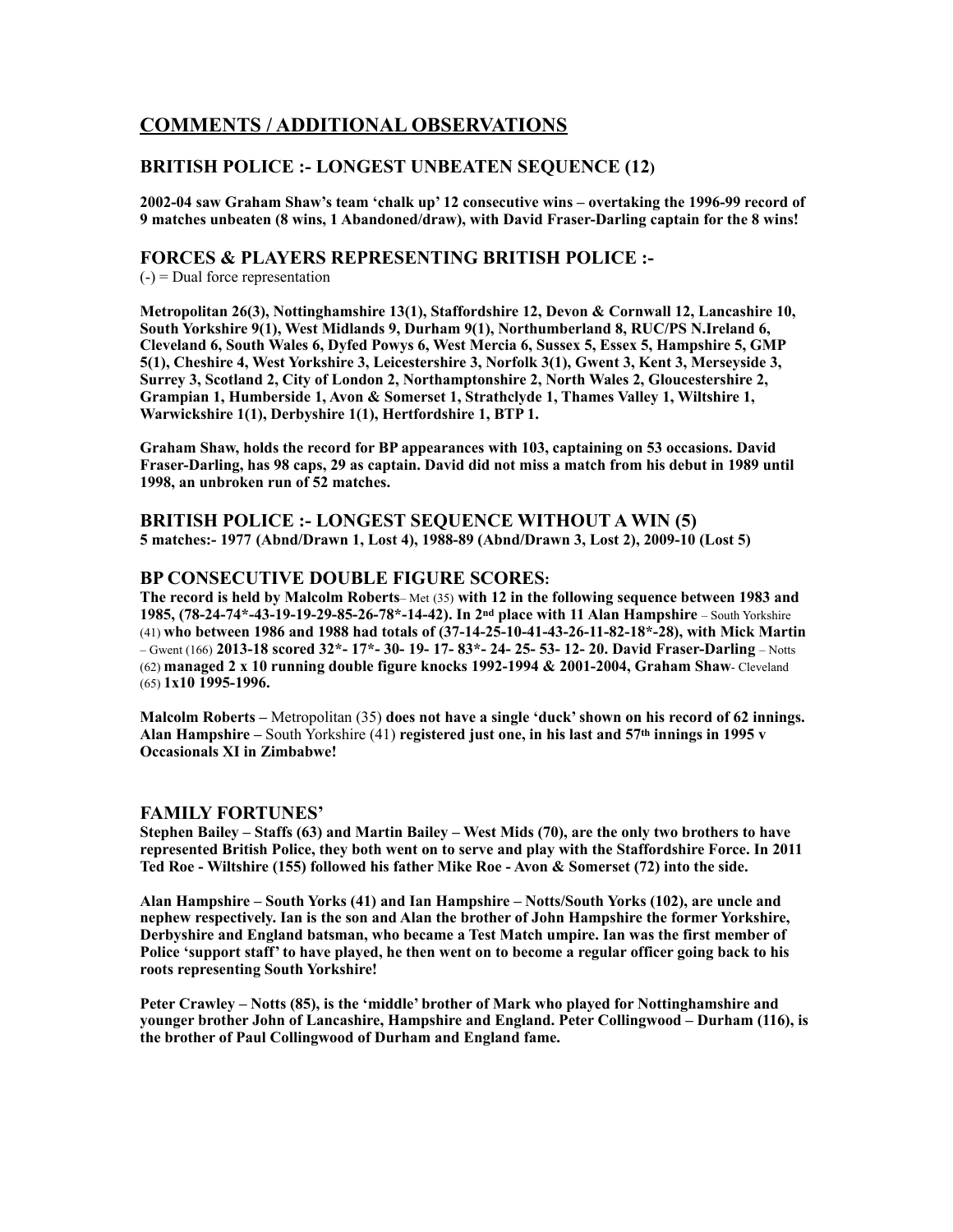**Many 'BP' cricketers have played First Class or Minor Counties cricket with Geoff Humpage** – West Midlands (75) **leaving the Police for a career as a wicket keeper batsman with Warwickshire and England before he returned to the service to represent British Police.** 

**At 1.29pm on 24th June 2010 Tony Smith** (54) **the South Wales left arm spinner clutched on to a caught and bowled chance to dismiss the Club Cricket Conference opener and create BP history by becoming the 1st BP player to take 100 wickets.** 

**The recovery of the 1975 records confirmed that Roger Cruttenden** - Kent (13) **was the first BP bowler to take 50 wickets, when he trapped P J Garner of the Conference lbw at Imber Court in 1982.** 

**Tony Smith** – South Wales (85-11) **now holds the record for the** *longest* **'BP' playing record with 67 matches in 26 years, he overtook Stuart Lott** – Devon & Cornwall (73-92) **with his 41 appearances stretching over 20 seasons from the inaugural game in 1973 to 1992.** 

**British Police teams have scored two centuries in an innings on two occasions, both were 2nd wicket stands, during that glorious summer of 1993. Malcolm Roberts (Met) 188\* & Graham Shaw (Cleveland) 104\* v Royal Air Force at Uxbridge, Mike Roe (Avon & Somerset) 110 & Graham Shaw 138 v Army at Imber Court. 'BP" opponents have accomplished the feat once, 'a triple' in 1995 when MJ Walker 107, CD Walsh 100 & N Long 103\* scored tons for Kent II at Imber Court.** 

**David Fraser-Darling** Notts (62) **and Graham Shaw** Cleveland (65) **both retired from playing in 2011. Both scored over 3,000 runs for 'BP' - the breakdown of their dismissals is as follows:-** 

**DFD :- Dismissed 79, caught 41 (51.89%), bowled 20 (25.31%), LBW 10 (12.65%), Run Out 6 (7.59%), stumped 2 (2.53%)** 

**GS :- Dismissed 82, caught 41 (50%), bowled 25 (30.48%), LBW 13 (15.85%), Run Out 2 (2.43%), stumped 1 (1.21%)** 

**Malcolm Roberts** Met (35) **last match was in 1996 his dissected record:- MR :- Dismissed 53, caught 25 (47.1%), bowled 18 (33.9%), LBW 7 (13.2%), Run Out 1 (1.8%), stumped 2 (3.7%)** 

#### **BP CONSECUTIVE DOUBLE FIGURE SCORES:**

 **The record is held by Malcolm Roberts**– Met (35) **with 12 in the following sequence between 1983 and 1985, (78-24-74\*-43-19-19-29-85-26-78\*-14-42).** 

**In 2nd place with 11 Alan Hampshire** – South Yorkshire (41) **who between 1986 and 1988 had totals of (37-14-25-10-41-43-26-11-82-18\*-28), with Mick Martin** – Gwent (166) **2013-18 scored 32\*- 17\*- 30- 19- 17- 83\*- 24- 25- 53- 12- 20.** 

**David Fraser-Darling** – Notts (62) **managed 2 x 10 running double figure knocks 1992-1994 & 2001-2004** 

**Graham Shaw**- Cleveland (65) **1x10 1995-1996.** 

**Michael Roe –** Avon & Somerset (74) **scored in excess of 50 in each of his first 5 British Police innings (58-55-110-82-83) totalling 388 runs at an average of 77.6 He was sadly never to reach 50 again, finishing with 523 runs at an average of 30.76**